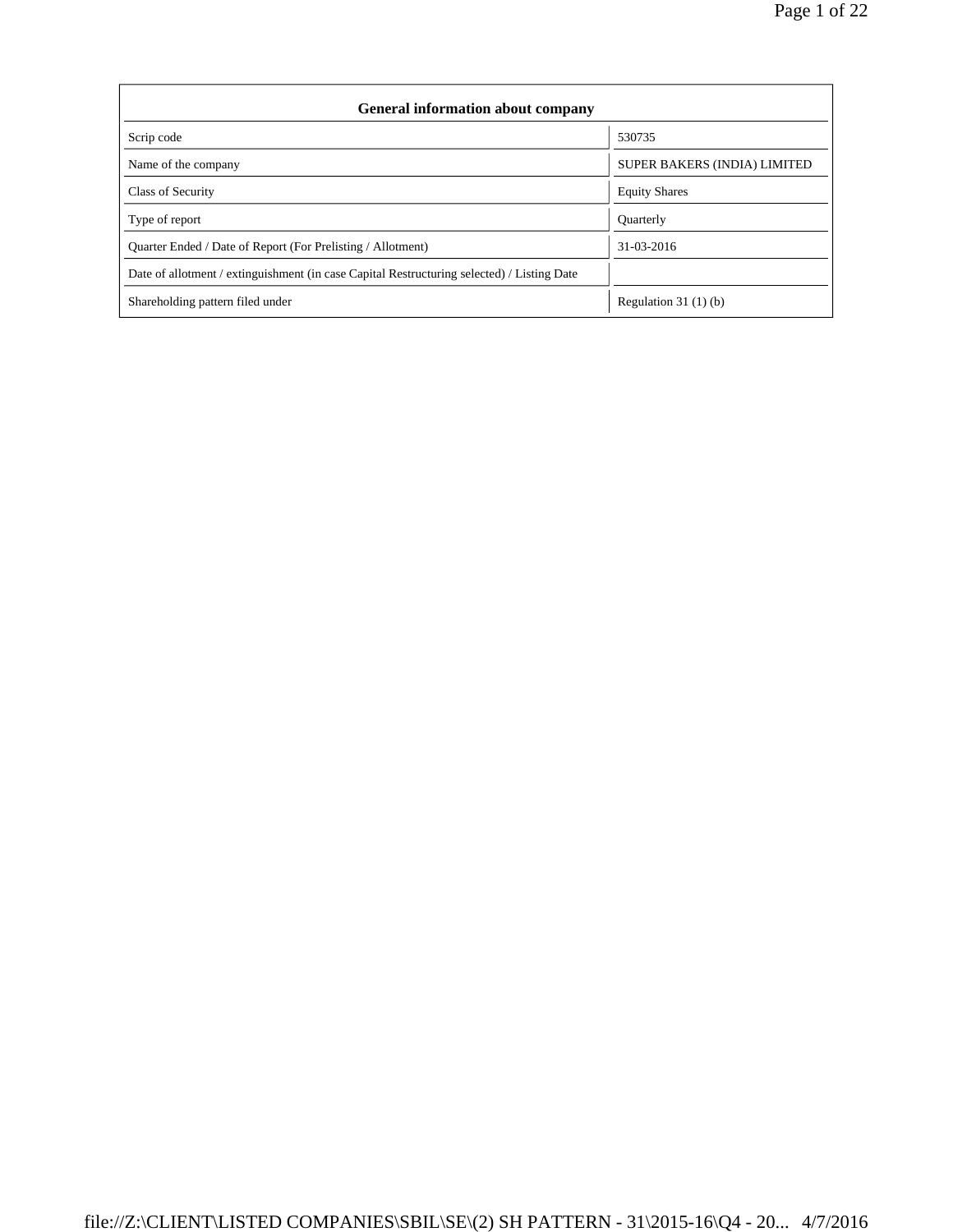| Sr. No.      | Particular                                                                             | Yes/No         |
|--------------|----------------------------------------------------------------------------------------|----------------|
|              | Whether the Listed Entity has issued any partly paid up shares?                        | N <sub>0</sub> |
|              | Whether the Listed Entity has issued any Convertible Securities?                       | N <sub>o</sub> |
|              | Whether the Listed Entity has issued any Warrants?                                     | N <sub>o</sub> |
|              | Whether the Listed Entity has any shares against which depository receipts are issued? | N <sub>o</sub> |
|              | Whether the Listed Entity has any shares in locked-in?                                 | N <sub>0</sub> |
| <sub>(</sub> | Whether any shares held by promoters are pledge or otherwise encumbered?               | N <sub>0</sub> |
|              | Whether company has equity shares with differential voting rights?                     | No             |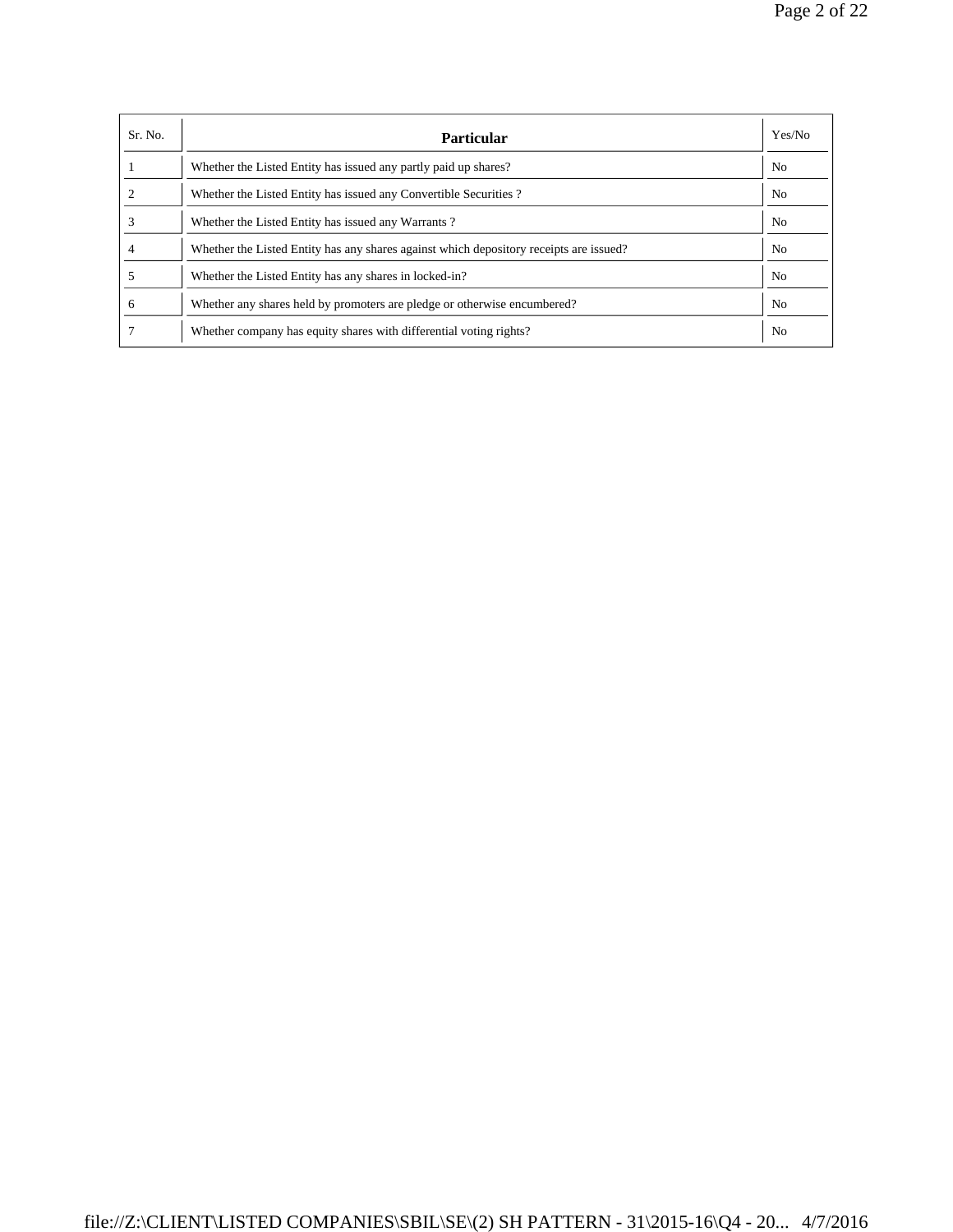|                          | Table I - Summary Statement holding of specified securities |                                           |                        |                                 |                                    |                                                                             |                                                                                                                               |                                                                  |               |         |                                   |
|--------------------------|-------------------------------------------------------------|-------------------------------------------|------------------------|---------------------------------|------------------------------------|-----------------------------------------------------------------------------|-------------------------------------------------------------------------------------------------------------------------------|------------------------------------------------------------------|---------------|---------|-----------------------------------|
| Category<br>$($ $\Gamma$ | Category<br>of<br>shareholder<br>(II)                       | fully<br>Nos. Of<br>shareholders<br>(III) | No. of                 | No.<br>Of<br>Partly             | No. Of                             | Total<br>nos.<br>shares<br>held<br>$(VII) =$<br>$(IV)$ +<br>$(V)$ +<br>(VI) | Shareholding<br>as a % of<br>total no. of<br>shares<br>(calculated as<br>per SCRR,<br>1957) (VIII)<br>As a % of<br>$(A+B+C2)$ | Number of Voting Rights held in each<br>class of securities (IX) |               |         |                                   |
|                          |                                                             |                                           | paid up<br>equity      | paid-<br>up                     | shares<br>underlying<br>Depository |                                                                             |                                                                                                                               | No of Voting (XIV) Rights                                        |               |         | Total as a<br>$%$ of<br>$(A+B+C)$ |
|                          |                                                             |                                           | shares<br>held<br>(IV) | equity<br>shares<br>held<br>(V) | Receipts<br>(VI)                   |                                                                             |                                                                                                                               | Class<br>eg: X                                                   | Class<br>eg:y | Total   |                                   |
| (A)                      | Promoter<br>&<br>Promoter<br>Group                          | 12                                        | 682329                 |                                 |                                    | 682329                                                                      | 22.58                                                                                                                         | 682329                                                           |               | 682329  | 22.58                             |
| (B)                      | Public                                                      | 2385                                      | 2339271                |                                 |                                    | 2339271                                                                     | 77.42                                                                                                                         | 2339271                                                          |               | 2339271 | 77.42                             |
| (C)                      | Non<br>Promoter-<br>Non Public                              |                                           |                        |                                 |                                    |                                                                             |                                                                                                                               |                                                                  |               |         |                                   |
| (C1)                     | <b>Shares</b><br>underlying<br><b>DRs</b>                   |                                           |                        |                                 |                                    |                                                                             |                                                                                                                               |                                                                  |               |         |                                   |
| (C2)                     | Shares held<br>by<br>Employee<br><b>Trusts</b>              |                                           |                        |                                 |                                    |                                                                             |                                                                                                                               |                                                                  |               |         |                                   |
|                          | Total                                                       | 2397                                      | 3021600                |                                 |                                    | 3021600                                                                     |                                                                                                                               | 3021600                                                          |               | 3021600 | 100                               |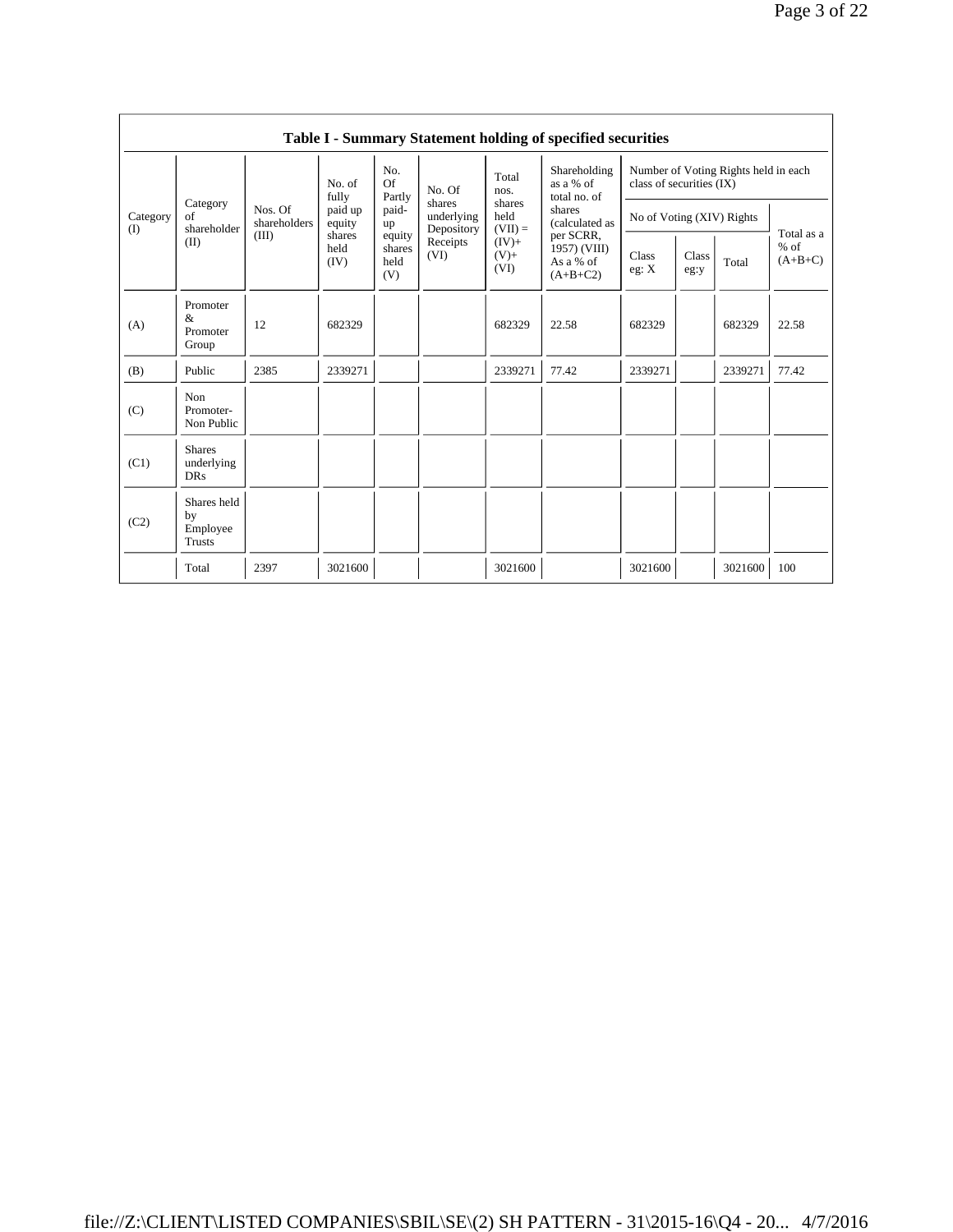|                 | Table I - Summary Statement holding of specified securities |                                                                                                                           |                                                                |                                                                                           |                                                                                           |                                                         |            |                                                                               |                                |                                       |
|-----------------|-------------------------------------------------------------|---------------------------------------------------------------------------------------------------------------------------|----------------------------------------------------------------|-------------------------------------------------------------------------------------------|-------------------------------------------------------------------------------------------|---------------------------------------------------------|------------|-------------------------------------------------------------------------------|--------------------------------|---------------------------------------|
| Category<br>(I) | Category of<br>shareholder<br>(II)                          | No. Of<br><b>Shares</b><br>Underlying<br>No. Of<br>Outstanding<br>Warrants<br>convertible<br>$(X_i)$<br>securities<br>(X) |                                                                | No. Of<br><b>Shares</b><br>Underlying<br>Outstanding                                      | Shareholding,<br>as a % assuming<br>full conversion<br>of convertible<br>securities (as a | Number of<br>Locked in<br>shares $(XII)$                |            | Number of<br><b>Shares</b><br>pledged or<br>otherwise<br>encumbered<br>(XIII) |                                | Number of<br>equity shares<br>held in |
|                 |                                                             |                                                                                                                           | convertible<br>securities<br>and No. Of<br>Warrants<br>(Xi)(a) | percentage of<br>diluted share<br>capital) $(XI)=$<br>$(VII)+(X)$ As a<br>% of $(A+B+C2)$ | No.<br>(a)                                                                                | As a<br>$%$ of<br>total<br><b>Shares</b><br>held<br>(b) | No.<br>(a) | As a %<br>of total<br><b>Shares</b><br>held<br>(b)                            | dematerialized<br>form $(XIV)$ |                                       |
| (A)             | Promoter &<br>Promoter<br>Group                             |                                                                                                                           |                                                                |                                                                                           | 22.58                                                                                     |                                                         |            |                                                                               |                                | 682329                                |
| (B)             | Public                                                      |                                                                                                                           |                                                                |                                                                                           | 77.42                                                                                     |                                                         |            |                                                                               |                                | 1895841                               |
| (C)             | Non<br>Promoter-<br>Non Public                              |                                                                                                                           |                                                                |                                                                                           |                                                                                           |                                                         |            |                                                                               |                                |                                       |
| (C1)            | <b>Shares</b><br>underlying<br><b>DRs</b>                   |                                                                                                                           |                                                                |                                                                                           |                                                                                           |                                                         |            |                                                                               |                                |                                       |
| (C2)            | Shares held<br>by<br>Employee<br>Trusts                     |                                                                                                                           |                                                                |                                                                                           |                                                                                           |                                                         |            |                                                                               |                                |                                       |
|                 | Total                                                       |                                                                                                                           |                                                                |                                                                                           |                                                                                           |                                                         |            |                                                                               |                                | 2578170                               |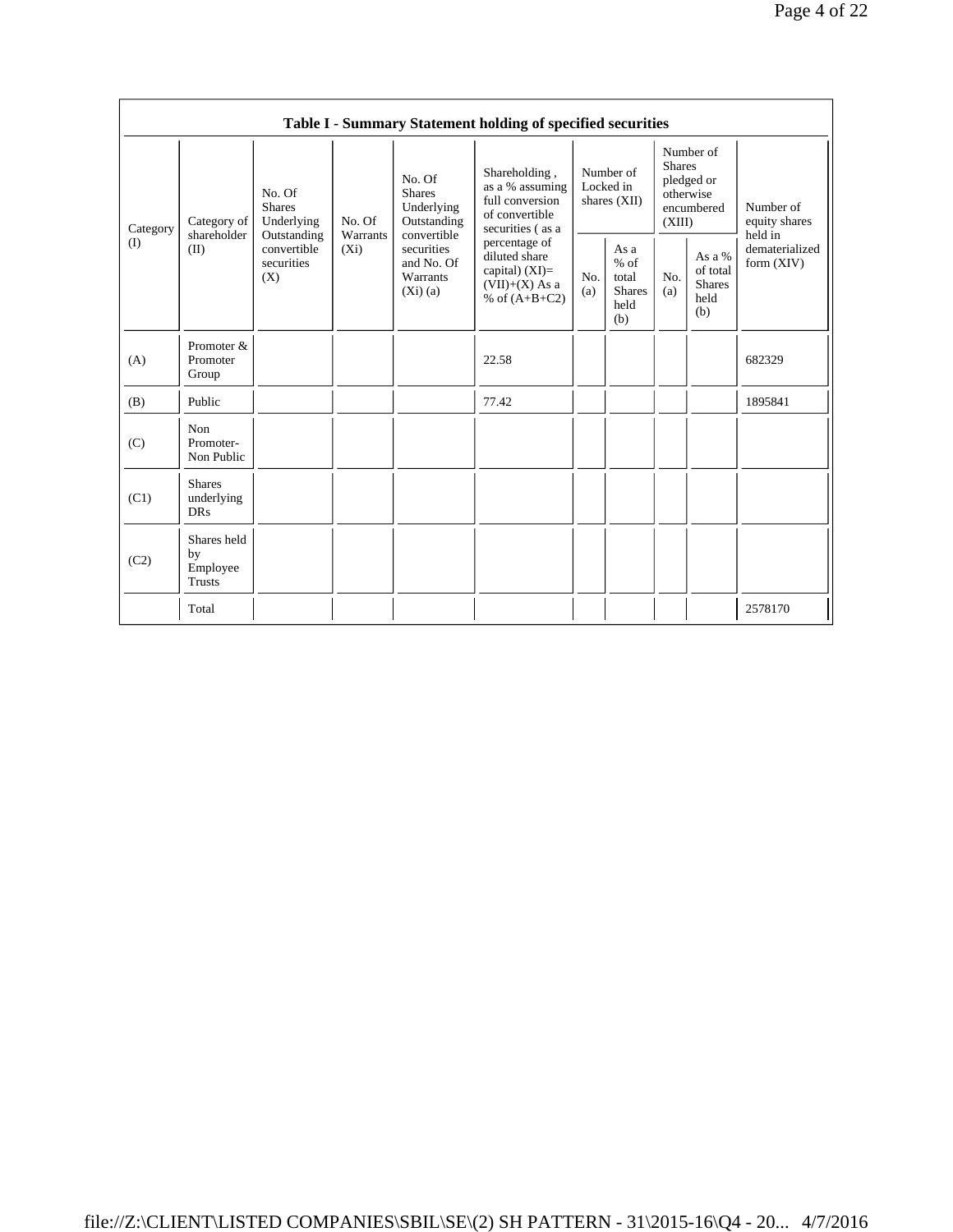|                                                                                                | Table II - Statement showing shareholding pattern of the Promoter and Promoter Group                                |                         |                                      |                                 |                                    |                             | Shareholding                                                                         |                                                                  |               |         |                                 |
|------------------------------------------------------------------------------------------------|---------------------------------------------------------------------------------------------------------------------|-------------------------|--------------------------------------|---------------------------------|------------------------------------|-----------------------------|--------------------------------------------------------------------------------------|------------------------------------------------------------------|---------------|---------|---------------------------------|
|                                                                                                |                                                                                                                     |                         | No. of<br>fully<br>paid up<br>equity | No.<br>Of<br>Partly             | No. Of                             | Total<br>nos.               | as a % of<br>total no. of                                                            | Number of Voting Rights held in<br>each class of securities (IX) |               |         |                                 |
| Sr.                                                                                            | Category &<br>Name of the                                                                                           | Nos. Of<br>shareholders |                                      | paid-<br>up                     | shares<br>underlying<br>Depository | shares<br>held<br>$(VII) =$ | shares<br>(calculated)<br>as per<br>SCRR,<br>1957) (VIII)<br>As a % of<br>$(A+B+C2)$ | No of Voting (XIV) Rights                                        |               |         | Total<br>as a %                 |
|                                                                                                | Shareholders (I)                                                                                                    | (III)                   | shares<br>held $(IV)$                | equity<br>shares<br>held<br>(V) | Receipts<br>(VI)                   | $(IV)$ +<br>$(V)$ +<br>(VI) |                                                                                      | Class<br>eg: X                                                   | Class<br>eg:y | Total   | of<br>Total<br>Voting<br>rights |
| A                                                                                              | Table II - Statement showing shareholding pattern of the Promoter and Promoter Group                                |                         |                                      |                                 |                                    |                             |                                                                                      |                                                                  |               |         |                                 |
| (1)                                                                                            | Indian                                                                                                              |                         |                                      |                                 |                                    |                             |                                                                                      |                                                                  |               |         |                                 |
| (a)                                                                                            | Individuals/Hindu<br>undivided Family                                                                               | 11                      | 550593                               |                                 |                                    | 550593                      | 18.22                                                                                | 550593                                                           |               | 550593  | 18.22                           |
| (d)                                                                                            | Any Other<br>(specify)                                                                                              | $\mathbf{1}$            | 131736                               |                                 |                                    | 131736                      | 4.36                                                                                 | 131736                                                           |               | 131736  | 4.36                            |
| Sub-Total<br>(A)(1)                                                                            |                                                                                                                     | 12                      | 682329                               |                                 |                                    | 682329                      | 22.58                                                                                | 682329                                                           |               | 682329  | 22.58                           |
| (2)                                                                                            | Foreign                                                                                                             |                         |                                      |                                 |                                    |                             |                                                                                      |                                                                  |               |         |                                 |
| Total<br>Shareholding<br>of Promoter<br>and<br>Promoter<br>Group $(A)=$<br>$(A)(1)+(A)$<br>(2) |                                                                                                                     | 12                      | 682329                               |                                 |                                    | 682329                      | 22.58                                                                                | 682329                                                           |               | 682329  | 22.58                           |
| B                                                                                              | Table III - Statement showing shareholding pattern of the Public shareholder                                        |                         |                                      |                                 |                                    |                             |                                                                                      |                                                                  |               |         |                                 |
| (1)                                                                                            | Institutions                                                                                                        |                         |                                      |                                 |                                    |                             |                                                                                      |                                                                  |               |         |                                 |
| (3)                                                                                            | Non-institutions                                                                                                    |                         |                                      |                                 |                                    |                             |                                                                                      |                                                                  |               |         |                                 |
| (a(i))                                                                                         | Individuals -<br>i.Individual<br>shareholders<br>holding nominal<br>share capital up<br>to Rs. 2 lakhs.             | 2268                    | 1235520                              |                                 |                                    | 1235520                     | 40.89                                                                                | 1235520                                                          |               | 1235520 | 40.89                           |
| (a(ii))                                                                                        | Individuals - ii.<br>Individual<br>shareholders<br>holding nominal<br>share capital in<br>excess of Rs. 2<br>lakhs. | 16                      | 670215                               |                                 |                                    | 670215                      | 22.18                                                                                | 670215                                                           |               | 670215  | 22.18                           |
| (e)                                                                                            | Any Other<br>(specify)                                                                                              | 101                     | 433536                               |                                 |                                    | 433536                      | 14.35                                                                                | 433536                                                           |               | 433536  | 14.35                           |
| Sub-Total<br>(B)(3)                                                                            |                                                                                                                     | 2385                    | 2339271                              |                                 |                                    | 2339271                     | 77.42                                                                                | 2339271                                                          |               | 2339271 | 77.42                           |
| <b>Total Public</b><br>Shareholding<br>$(B)=(B)(1)+$<br>$(B)(2)+(B)$<br>(3)                    |                                                                                                                     | 2385                    | 2339271                              |                                 |                                    | 2339271                     | 77.42                                                                                | 2339271                                                          |               | 2339271 | 77.42                           |
| ${\bf C}$                                                                                      | Table IV - Statement showing shareholding pattern of the Non Promoter- Non Public shareholder                       |                         |                                      |                                 |                                    |                             |                                                                                      |                                                                  |               |         |                                 |
| Total<br>$(A+B+C2)$                                                                            |                                                                                                                     | 2397                    | 3021600                              |                                 |                                    | 3021600                     | 100                                                                                  | 3021600                                                          |               | 3021600 | 100                             |
|                                                                                                |                                                                                                                     |                         |                                      |                                 |                                    |                             |                                                                                      |                                                                  |               |         |                                 |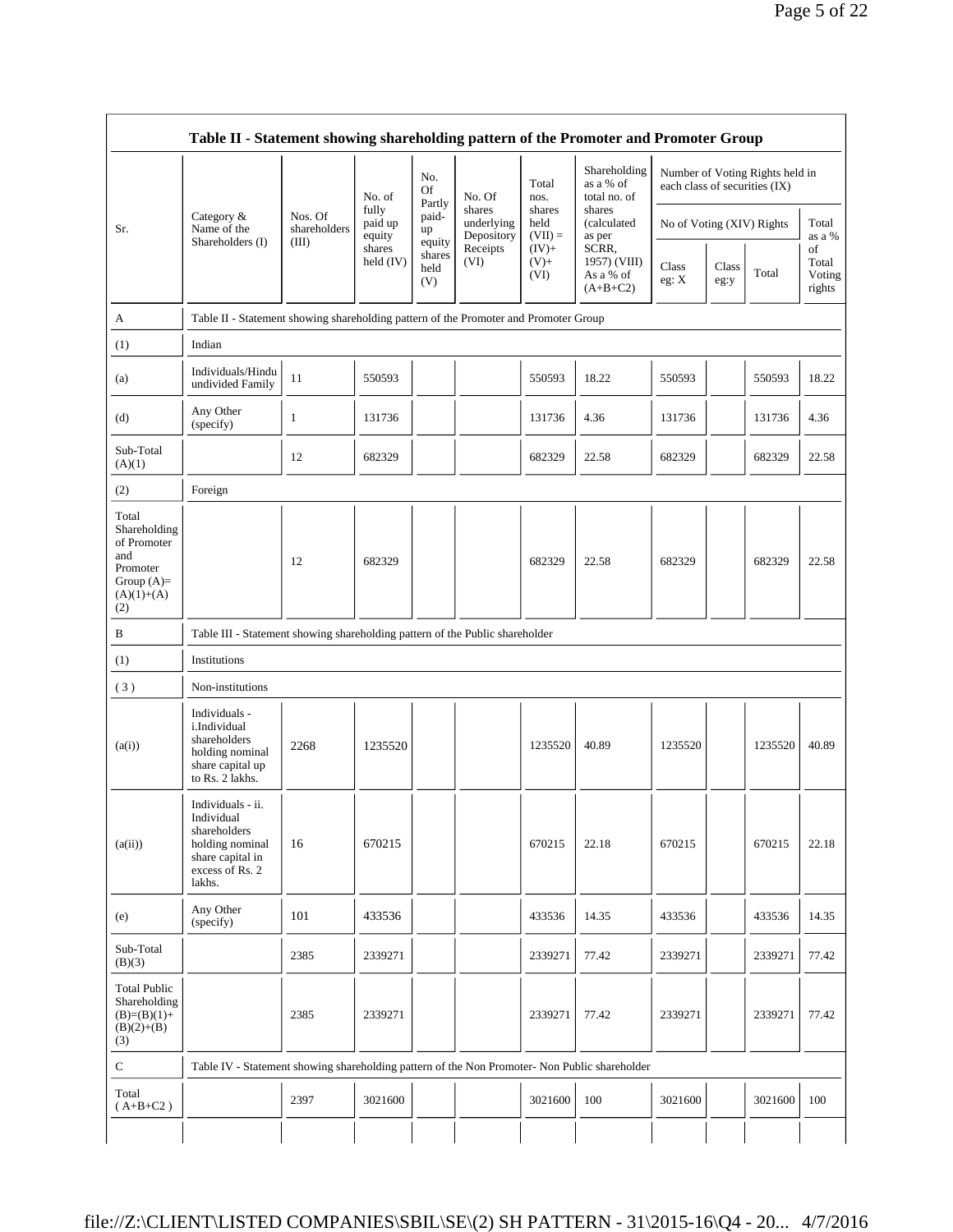| Total<br>$_{\rm{R}_{\perp}}$<br>,∡ 1⊤LJ⊤\ | 2397 | 500<br>$\Delta$<br>21 OUU | 3021600 | 3021600 | 3021600 | 100 |
|-------------------------------------------|------|---------------------------|---------|---------|---------|-----|
|                                           |      |                           |         |         |         |     |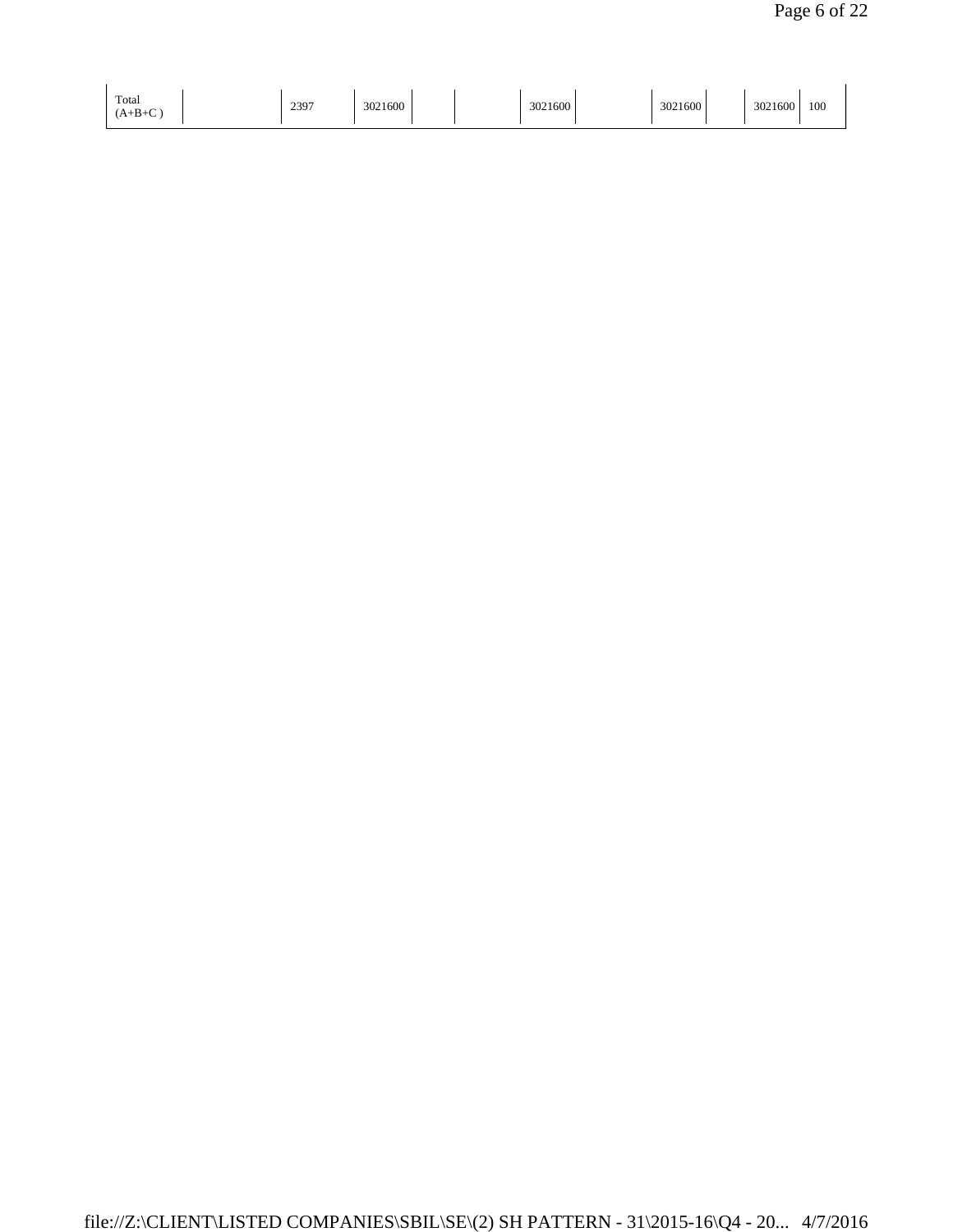|                                                                                         | Table II - Statement showing shareholding pattern of the Promoter and Promoter Group    |                                                                                      |                                                           |                                                                                               |            |                                                    |            |                                                                               |                                       |  |
|-----------------------------------------------------------------------------------------|-----------------------------------------------------------------------------------------|--------------------------------------------------------------------------------------|-----------------------------------------------------------|-----------------------------------------------------------------------------------------------|------------|----------------------------------------------------|------------|-------------------------------------------------------------------------------|---------------------------------------|--|
| Sr.                                                                                     | No. Of<br><b>Shares</b><br>Underlying<br>Outstanding<br>convertible<br>securities $(X)$ | No. Of<br>Warrants                                                                   | No. Of Shares<br>Underlying<br>Outstanding<br>convertible | Shareholding, as a<br>% assuming full<br>conversion of<br>convertible<br>securities (as a     |            | Number of<br>Locked in<br>shares $(XII)$           |            | Number of<br><b>Shares</b><br>pledged or<br>otherwise<br>encumbered<br>(XIII) | Number of<br>equity shares<br>held in |  |
|                                                                                         |                                                                                         | securities and<br>$(X_i)$<br>No. Of<br>Warrants (Xi)<br>(a)                          |                                                           | percentage of<br>diluted share<br>capital) (XI)= (VII)<br>$+(X)$ As a % of<br>$(A+B+C2)$      | No.<br>(a) | As a %<br>of total<br><b>Shares</b><br>held<br>(b) | No.<br>(a) | As a %<br>of total<br><b>Shares</b><br>held(b)                                | dematerialized<br>form (XIV)          |  |
| A                                                                                       |                                                                                         | Table II - Statement showing shareholding pattern of the Promoter and Promoter Group |                                                           |                                                                                               |            |                                                    |            |                                                                               |                                       |  |
| (1)                                                                                     | Indian                                                                                  |                                                                                      |                                                           |                                                                                               |            |                                                    |            |                                                                               |                                       |  |
| (a)                                                                                     |                                                                                         |                                                                                      |                                                           | 18.22                                                                                         |            |                                                    |            |                                                                               | 550593                                |  |
| (d)                                                                                     |                                                                                         |                                                                                      |                                                           | 4.36                                                                                          |            |                                                    |            |                                                                               | 131736                                |  |
| Sub-Total (A)<br>(1)                                                                    |                                                                                         |                                                                                      |                                                           | 22.58                                                                                         |            |                                                    |            |                                                                               | 682329                                |  |
| (2)                                                                                     | Foreign                                                                                 |                                                                                      |                                                           |                                                                                               |            |                                                    |            |                                                                               |                                       |  |
| Total<br>Shareholding<br>of Promoter<br>and Promoter<br>Group $(A)=(A)$<br>$(1)+(A)(2)$ |                                                                                         |                                                                                      |                                                           | 22.58                                                                                         |            |                                                    |            |                                                                               | 682329                                |  |
| B                                                                                       |                                                                                         |                                                                                      |                                                           | Table III - Statement showing shareholding pattern of the Public shareholder                  |            |                                                    |            |                                                                               |                                       |  |
| (1)                                                                                     | Institutions                                                                            |                                                                                      |                                                           |                                                                                               |            |                                                    |            |                                                                               |                                       |  |
| (3)                                                                                     | Non-institutions                                                                        |                                                                                      |                                                           |                                                                                               |            |                                                    |            |                                                                               |                                       |  |
| (a(i))                                                                                  |                                                                                         |                                                                                      |                                                           | 40.89                                                                                         |            |                                                    |            |                                                                               | 815390                                |  |
| (a(ii))                                                                                 |                                                                                         |                                                                                      |                                                           | 22.18                                                                                         |            |                                                    |            |                                                                               | 670215                                |  |
| (e)                                                                                     |                                                                                         |                                                                                      |                                                           | 14.35                                                                                         |            |                                                    |            |                                                                               | 410236                                |  |
| Sub-Total (B)<br>(3)                                                                    |                                                                                         |                                                                                      |                                                           | 77.42                                                                                         |            |                                                    |            |                                                                               | 1895841                               |  |
| <b>Total Public</b><br>Shareholding<br>$(B)=(B)(1)+$<br>$(B)(2)+(B)(3)$                 |                                                                                         |                                                                                      |                                                           | 77.42                                                                                         |            |                                                    |            |                                                                               | 1895841                               |  |
| C                                                                                       |                                                                                         |                                                                                      |                                                           | Table IV - Statement showing shareholding pattern of the Non Promoter- Non Public shareholder |            |                                                    |            |                                                                               |                                       |  |
| Total<br>$(A+B+C2)$                                                                     |                                                                                         |                                                                                      |                                                           | 100                                                                                           |            |                                                    |            |                                                                               | 2578170                               |  |
| Total<br>$(A+B+C)$                                                                      |                                                                                         |                                                                                      |                                                           |                                                                                               |            |                                                    |            |                                                                               | 2578170                               |  |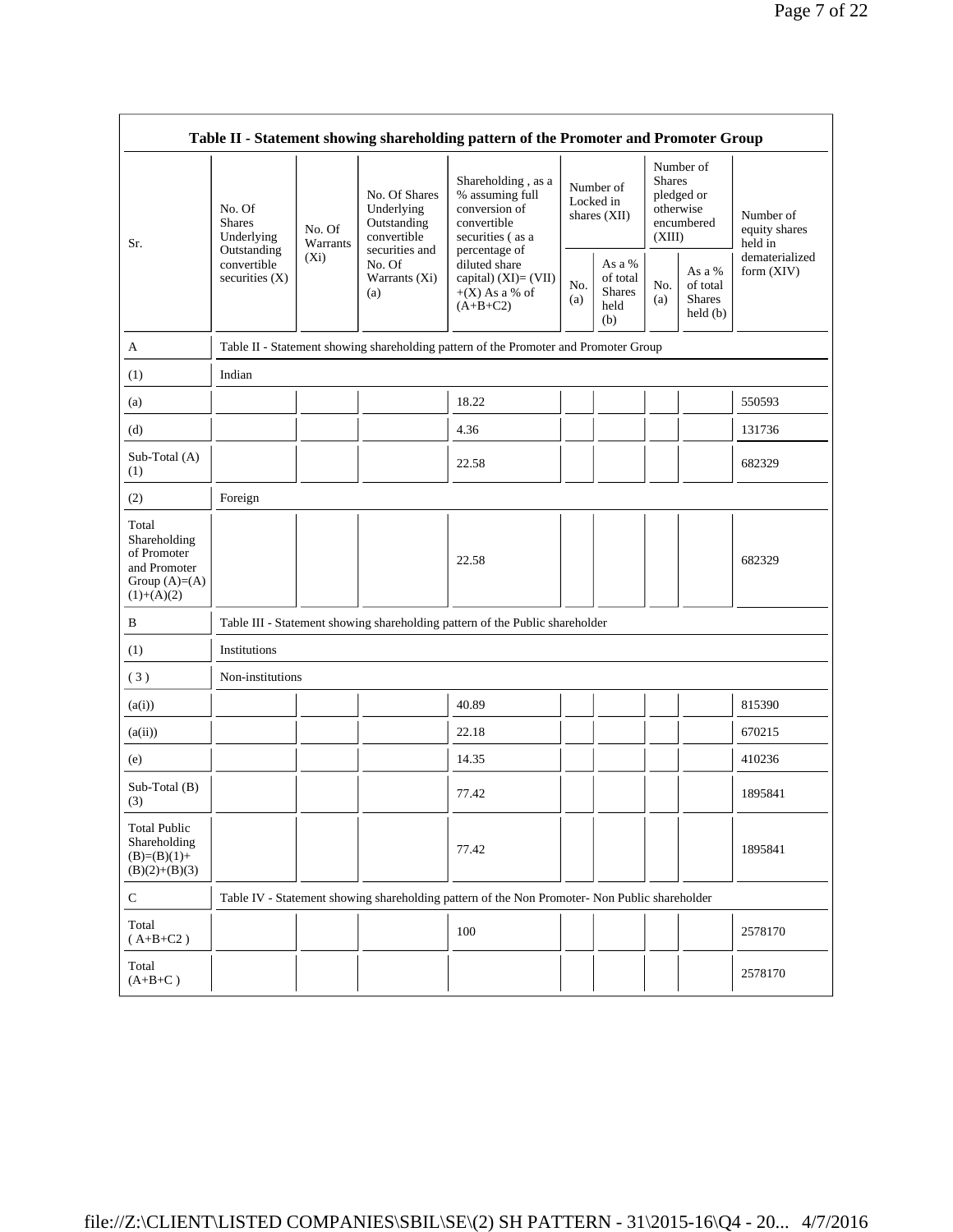|                                                                                                                              | <b>Individuals/Hindu undivided Family</b>                     |                              |                             |                                |                       |                                |                        |  |  |
|------------------------------------------------------------------------------------------------------------------------------|---------------------------------------------------------------|------------------------------|-----------------------------|--------------------------------|-----------------------|--------------------------------|------------------------|--|--|
| Searial No.                                                                                                                  | $\mathbf{1}$                                                  | $\mathfrak{2}$               | 3                           | 4                              | 5                     | 6                              | 7                      |  |  |
| Name of the<br>Shareholders<br>(                                                                                             | Shankarlal<br>Tekchand<br>Ahuja                               | Sunil<br>Shankarlal<br>Ahuja | Anil<br>Shankarlal<br>Ahuja | Manisha<br>Shankarlal<br>Ahuja | Jaya Prakash<br>Ahuja | Prakash<br>Bhagwandas<br>Ahuja | Sonia Prakash<br>Ahuja |  |  |
| PAN(II)                                                                                                                      | AAQPA3548M                                                    | AASPA8998B                   | AASPA8999A                  | AECPA1576R                     | ACDPA3097N            | ABLPA1958M                     | AGBPA8178J             |  |  |
| No. of fully<br>paid up equity<br>shares held<br>(IV)                                                                        | 226942                                                        | 94500                        | 92600                       | 34781                          | 32100                 | 29400                          | 12900                  |  |  |
| No. Of Partly<br>paid-up equity<br>shares held<br>(V)                                                                        |                                                               |                              |                             |                                |                       |                                |                        |  |  |
| No. Of shares<br>underlying<br>Depository<br>Receipts (VI)                                                                   |                                                               |                              |                             |                                |                       |                                |                        |  |  |
| Total nos.<br>shares held<br>$(VII) = (IV) +$<br>$(V)+(VI)$                                                                  | 226942                                                        | 94500                        | 92600                       | 34781                          | 32100                 | 29400                          | 12900                  |  |  |
| Shareholding<br>as a % of total<br>no. of shares<br>(calculated as<br>per SCRR,<br>$1957)$ (VIII)<br>As a % of<br>$(A+B+C2)$ | 7.51                                                          | 3.13                         | 3.06                        | 1.15                           | 1.06                  | 0.97                           | 0.43                   |  |  |
|                                                                                                                              | Number of Voting Rights held in each class of securities (IX) |                              |                             |                                |                       |                                |                        |  |  |
| Class eg:X                                                                                                                   | 226942                                                        | 94500                        | 92600                       | 34781                          | 32100                 | 29400                          | 12900                  |  |  |
| Class eg:y                                                                                                                   |                                                               |                              |                             |                                |                       |                                |                        |  |  |
| Total                                                                                                                        | 226942                                                        | 94500                        | 92600                       | 34781                          | 32100                 | 29400                          | 12900                  |  |  |
| Total as a %<br>of Total<br>Voting rights                                                                                    | 7.51                                                          | 3.13                         | 3.06                        | 1.15                           | 1.06                  | 0.97                           | 0.43                   |  |  |
| No. Of Shares<br>Underlying<br>Outstanding<br>convertible<br>securities $(X)$                                                |                                                               |                              |                             |                                |                       |                                |                        |  |  |
| No. Of<br>Warrants (Xi)                                                                                                      |                                                               |                              |                             |                                |                       |                                |                        |  |  |
| No. Of Shares<br>Underlying<br>Outstanding<br>convertible<br>securities and<br>No. Of<br>Warrants (Xi)<br>(a)                |                                                               |                              |                             |                                |                       |                                |                        |  |  |
| Shareholding,<br>as a %<br>assuming full<br>conversion of<br>convertible<br>securities (as a<br>percentage of                | 7.51                                                          | 3.13                         | 3.06                        | 1.15                           | 1.06                  | 0.97                           | 0.43                   |  |  |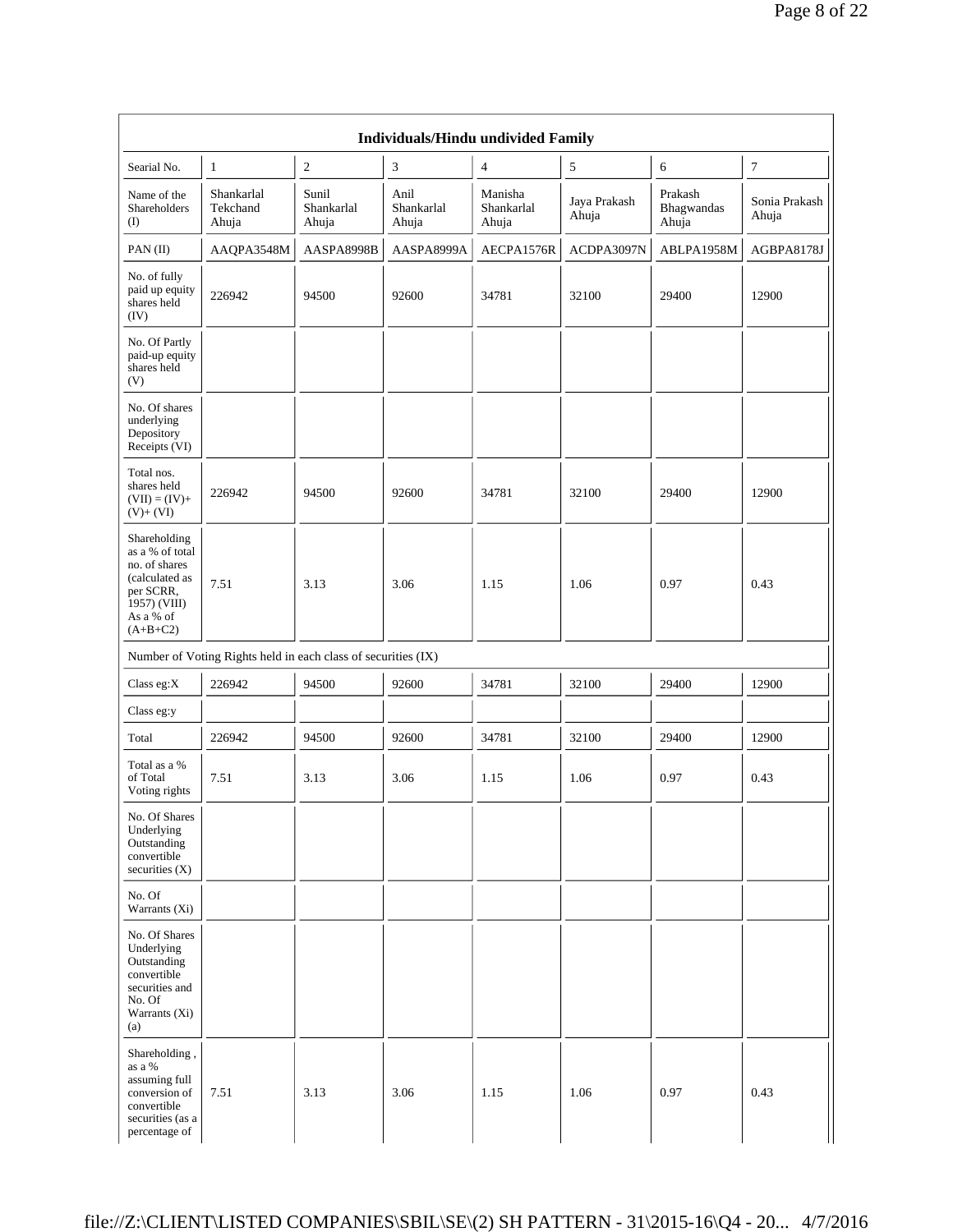| diluted share<br>capital) $(XI)=$<br>$(VII)+(Xi)(a)$<br>As a % of<br>$(A+B+C2)$ |                                                         |       |       |       |       |       |       |
|---------------------------------------------------------------------------------|---------------------------------------------------------|-------|-------|-------|-------|-------|-------|
|                                                                                 | Number of Locked in shares (XII)                        |       |       |       |       |       |       |
| No. $(a)$                                                                       |                                                         |       |       |       |       |       |       |
| As a % of<br>total Shares<br>$\text{held}(\text{b})$                            |                                                         |       |       |       |       |       |       |
|                                                                                 | Number of Shares pledged or otherwise encumbered (XIII) |       |       |       |       |       |       |
| No. $(a)$                                                                       |                                                         |       |       |       |       |       |       |
| As a % of<br>total Shares<br>$\text{held}(\text{b})$                            |                                                         |       |       |       |       |       |       |
| Number of<br>equity shares<br>held in<br>dematerialized<br>form $(XIV)$         | 226942                                                  | 94500 | 92600 | 34781 | 32100 | 29400 | 12900 |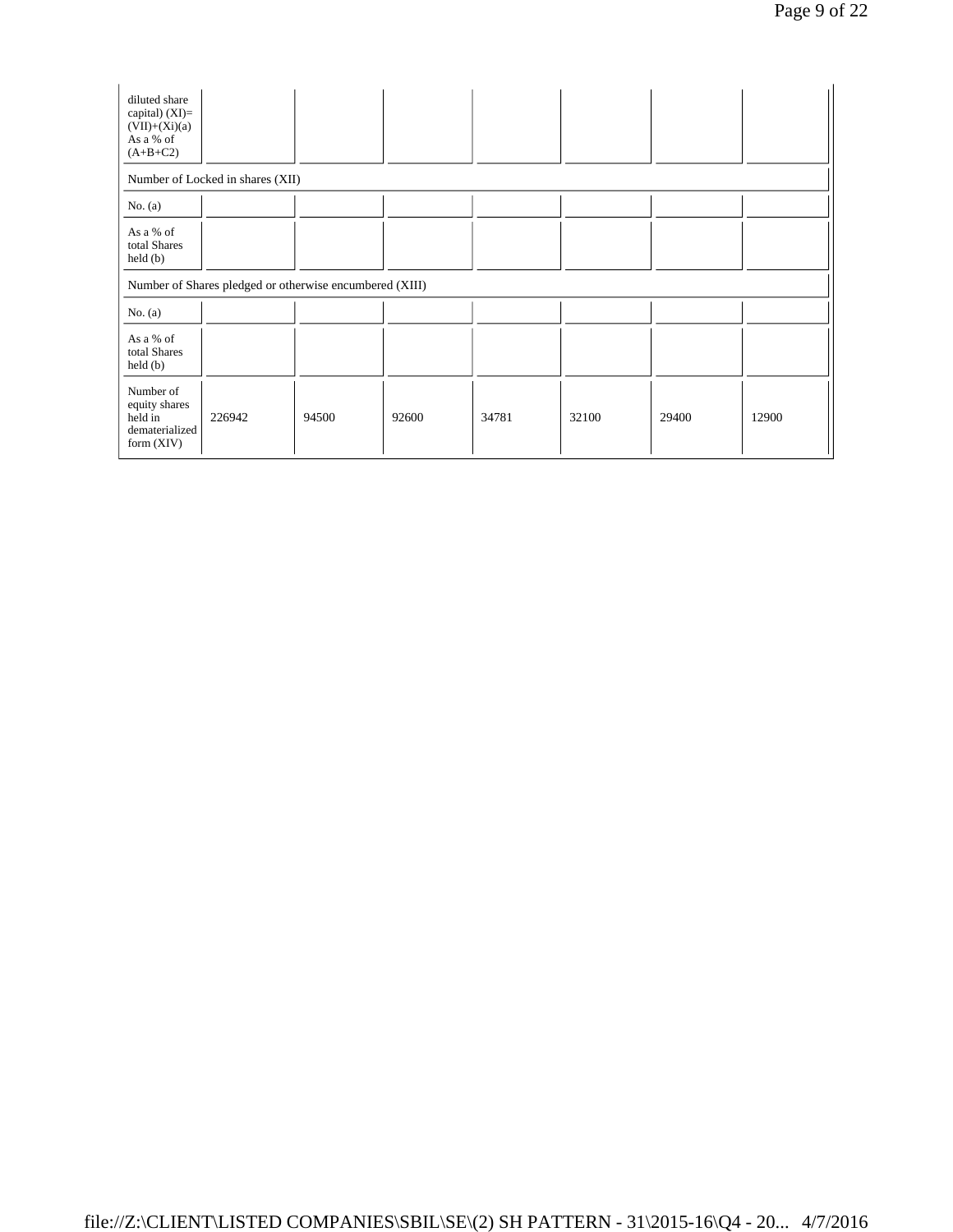| Individuals/Hindu undivided Family                                                                                                                                                           |                               |             |                        |                           |                          |  |  |  |  |
|----------------------------------------------------------------------------------------------------------------------------------------------------------------------------------------------|-------------------------------|-------------|------------------------|---------------------------|--------------------------|--|--|--|--|
| Searial No.                                                                                                                                                                                  | 8                             | 9           | 10                     | 11                        |                          |  |  |  |  |
| Name of the<br>Shareholders (I)                                                                                                                                                              | Bhavnaben Manojkumar<br>Ahuja | Pooja Ahuja | Hargovind H.<br>Parmar | Kashyap Rajendra<br>Mehta | Click here to go<br>back |  |  |  |  |
| PAN(II)                                                                                                                                                                                      | ACQPG3183N                    | ALCPA9092P  | APAPP0916R             | AAVPM9242K                | Total                    |  |  |  |  |
| No. of fully paid<br>up equity shares<br>held (IV)                                                                                                                                           | 10000                         | 9000        | 8270                   | 100                       | 550593                   |  |  |  |  |
| No. Of Partly paid-<br>up equity shares<br>held(V)                                                                                                                                           |                               |             |                        |                           |                          |  |  |  |  |
| No. Of shares<br>underlying<br>Depository<br>Receipts (VI)                                                                                                                                   |                               |             |                        |                           |                          |  |  |  |  |
| Total nos. shares<br>held $(VII) = (IV) +$<br>$(V)+(VI)$                                                                                                                                     | 10000                         | 9000        | 8270                   | 100                       | 550593                   |  |  |  |  |
| Shareholding as a<br>% of total no. of<br>shares (calculated<br>as per SCRR,<br>1957) (VIII) As a<br>% of $(A+B+C2)$                                                                         | 0.33                          | 0.3         | 0.27                   | $\boldsymbol{0}$          | 18.22                    |  |  |  |  |
| Number of Voting Rights held in each class of securities (IX)                                                                                                                                |                               |             |                        |                           |                          |  |  |  |  |
| Class eg: $X$                                                                                                                                                                                | 10000                         | 9000        | 8270                   | 100                       | 550593                   |  |  |  |  |
| Class eg:y                                                                                                                                                                                   |                               |             |                        |                           |                          |  |  |  |  |
| Total                                                                                                                                                                                        | 10000                         | 9000        | 8270                   | 100                       | 550593                   |  |  |  |  |
| Total as a % of<br><b>Total Voting rights</b>                                                                                                                                                | 0.33                          | 0.3         | 0.27                   | $\boldsymbol{0}$          | 18.22                    |  |  |  |  |
| No. Of Shares<br>Underlying<br>Outstanding<br>convertible<br>securities $(X)$                                                                                                                |                               |             |                        |                           |                          |  |  |  |  |
| No. Of Warrants<br>$(X_i)$                                                                                                                                                                   |                               |             |                        |                           |                          |  |  |  |  |
| No. Of Shares<br>Underlying<br>Outstanding<br>convertible<br>securities and No.<br>Of Warrants (Xi)<br>(a)                                                                                   |                               |             |                        |                           |                          |  |  |  |  |
| Shareholding, as a<br>% assuming full<br>conversion of<br>convertible<br>securities (as a<br>percentage of<br>diluted share<br>capital) $(XI) = (VII)$<br>$+(Xi)(a)$ As a % of<br>$(A+B+C2)$ | 0.33                          | 0.3         | 0.27                   | $\mathbf{0}$              | 18.22                    |  |  |  |  |
| Number of Locked in shares (XII)                                                                                                                                                             |                               |             |                        |                           |                          |  |  |  |  |
| No. $(a)$                                                                                                                                                                                    |                               |             |                        |                           |                          |  |  |  |  |
|                                                                                                                                                                                              |                               |             |                        |                           |                          |  |  |  |  |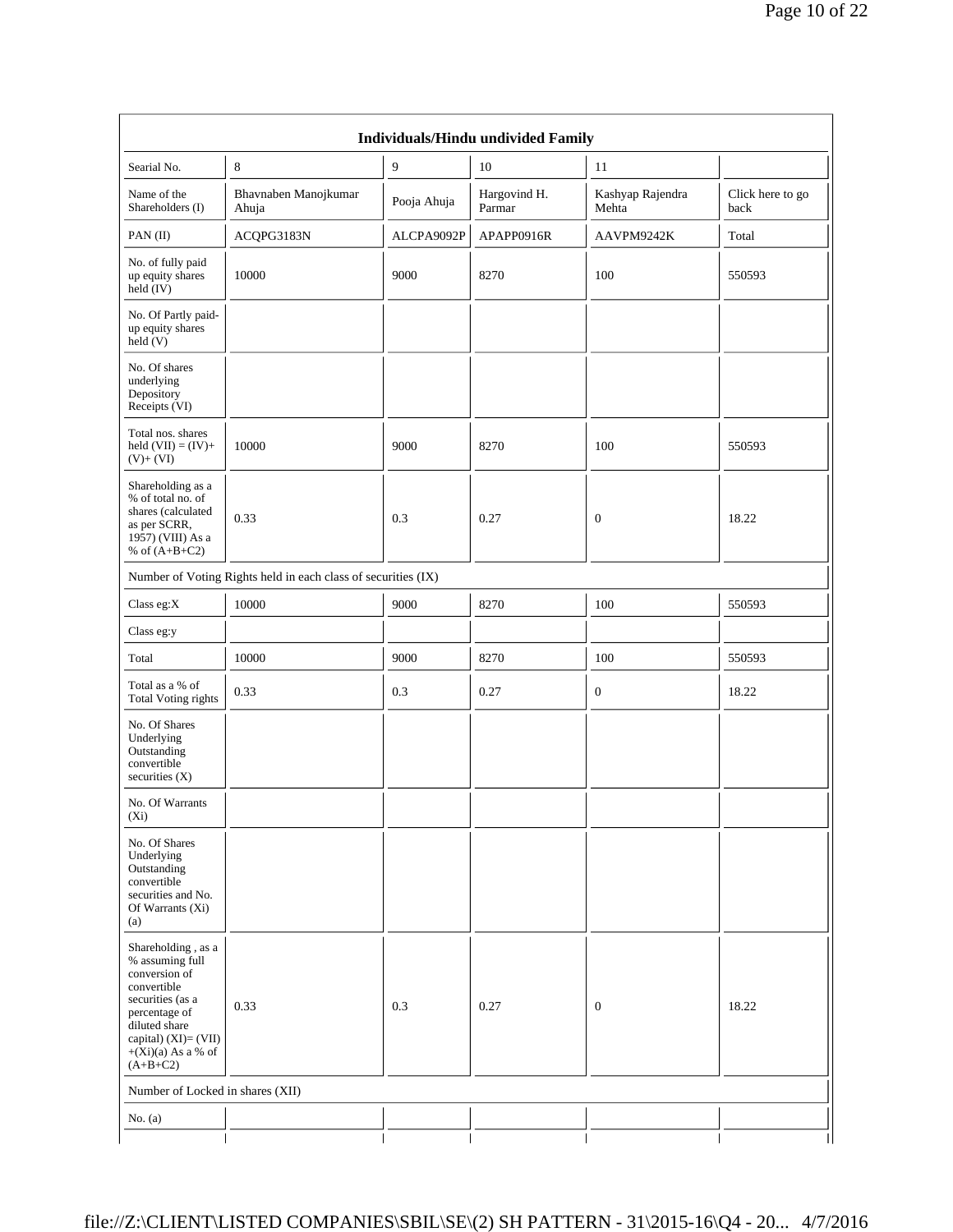| As a % of total<br>Shares held (b)                                   |                                                         |      |      |     |        |
|----------------------------------------------------------------------|---------------------------------------------------------|------|------|-----|--------|
|                                                                      | Number of Shares pledged or otherwise encumbered (XIII) |      |      |     |        |
| No. $(a)$                                                            |                                                         |      |      |     |        |
| As a % of total<br>Shares held (b)                                   |                                                         |      |      |     |        |
| Number of equity<br>shares held in<br>dematerialized<br>form $(XIV)$ | 10000                                                   | 9000 | 8270 | 100 | 550593 |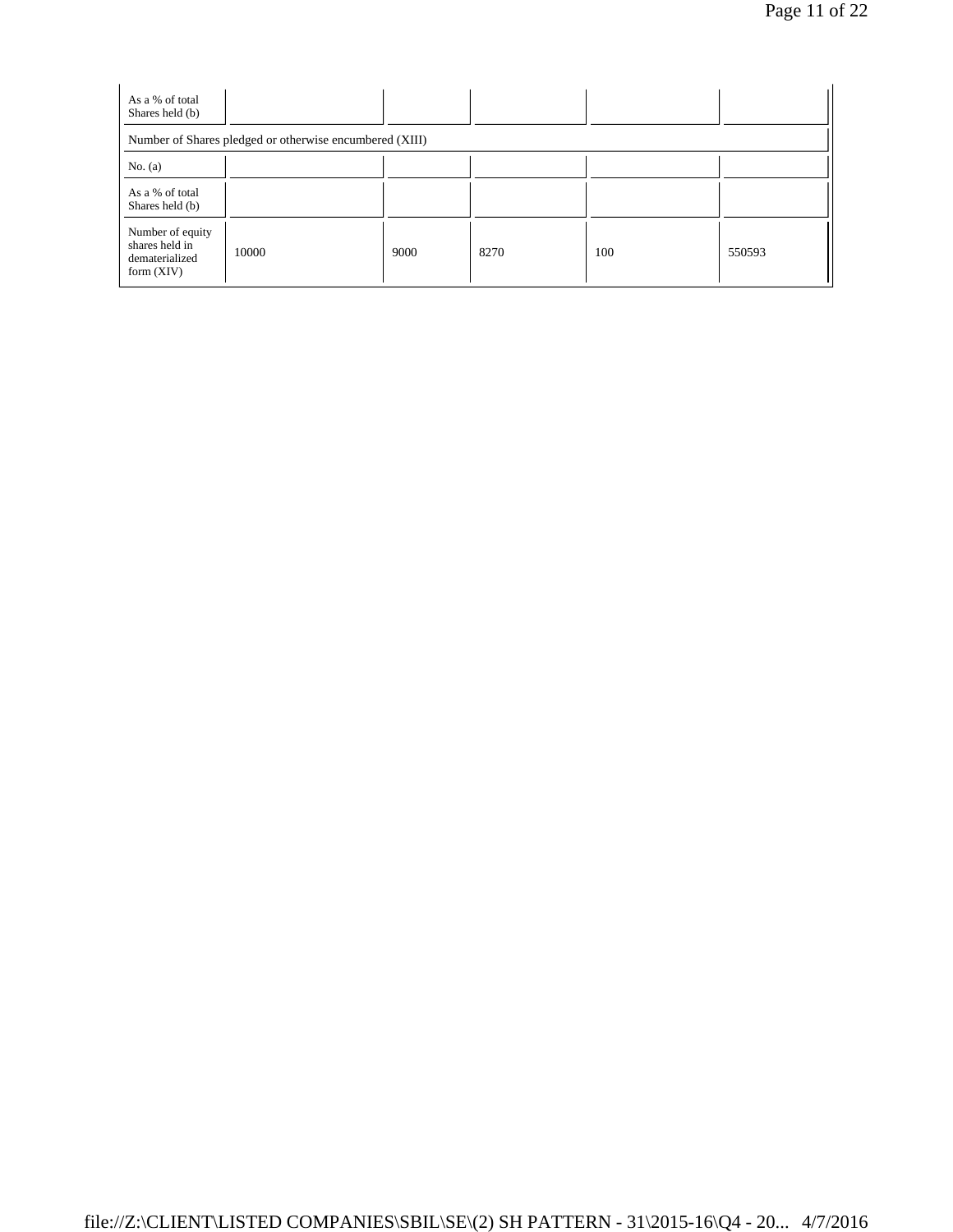|                                                                                                                                                                         | Any Other (specify)                                           |                       |
|-------------------------------------------------------------------------------------------------------------------------------------------------------------------------|---------------------------------------------------------------|-----------------------|
| Searial No.                                                                                                                                                             | $\mathbf{1}$                                                  |                       |
| Category                                                                                                                                                                | <b>Bodies Corporate</b>                                       | Click here to go back |
| Name of the<br>Shareholders (I)                                                                                                                                         | Superfin Impex Limited                                        |                       |
| PAN(II)                                                                                                                                                                 | AACCS1072K                                                    | Total                 |
| No. of the<br>Shareholders (I)                                                                                                                                          | 1                                                             | $\mathbf{1}$          |
| No. of fully paid<br>up equity shares<br>$\text{held (IV)}$                                                                                                             | 131736                                                        | 131736                |
| No. Of Partly paid-<br>up equity shares<br>held(V)                                                                                                                      |                                                               |                       |
| No. Of shares<br>underlying<br>Depository<br>Receipts (VI)                                                                                                              |                                                               |                       |
| Total nos. shares<br>held $(VII) = (IV) +$<br>$(V)+(VI)$                                                                                                                | 131736                                                        | 131736                |
| Shareholding as a<br>% of total no. of<br>shares (calculated<br>as per SCRR,<br>1957) (VIII) As a<br>% of $(A+B+C2)$                                                    | 4.36                                                          | 4.36                  |
|                                                                                                                                                                         | Number of Voting Rights held in each class of securities (IX) |                       |
| Class eg: X                                                                                                                                                             | 131736                                                        | 131736                |
| Class eg:y                                                                                                                                                              |                                                               |                       |
| Total                                                                                                                                                                   | 131736                                                        | 131736                |
| Total as a % of<br><b>Total Voting rights</b>                                                                                                                           | 4.36                                                          | 4.36                  |
| No. Of Shares<br>Underlying<br>Outstanding<br>convertible<br>securities (X)                                                                                             |                                                               |                       |
| No. Of Warrants<br>$(X_i)$                                                                                                                                              |                                                               |                       |
| No. Of Shares<br>Underlying<br>Outstanding<br>convertible<br>securities and No.<br>Of Warrants (Xi)<br>(a)                                                              |                                                               |                       |
| Shareholding, as a<br>% assuming full<br>conversion of<br>convertible<br>securities (as a<br>percentage of<br>diluted share<br>capital) (XI)= (VII)<br>$+(X)$ As a % of | 4.36                                                          | 4.36                  |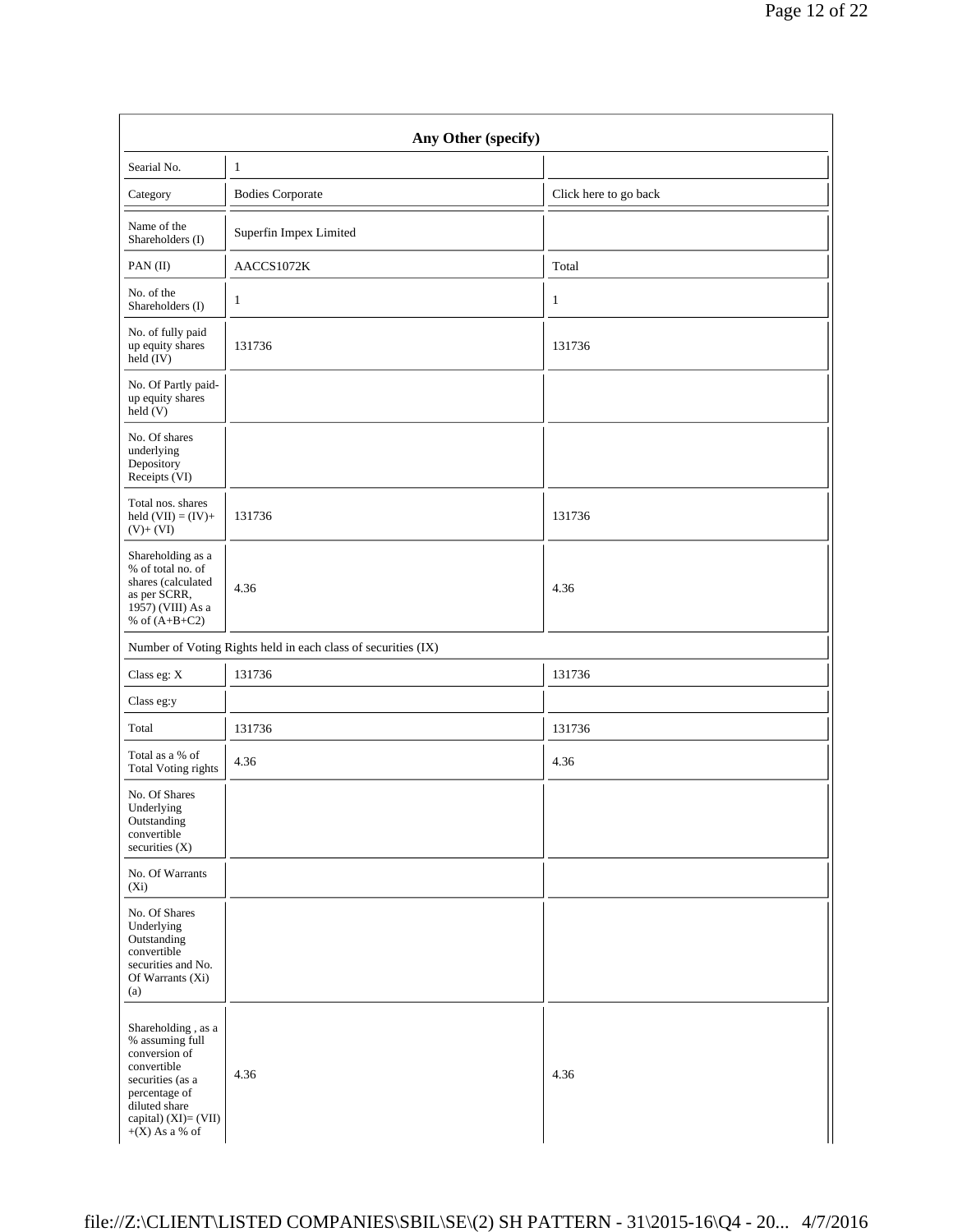| $(A+B+C2)$                                                           |        |        |  |  |  |  |
|----------------------------------------------------------------------|--------|--------|--|--|--|--|
| Number of Locked in shares (XII)                                     |        |        |  |  |  |  |
| No. $(a)$                                                            |        |        |  |  |  |  |
| As a % of total<br>Shares held (b)                                   |        |        |  |  |  |  |
| Number of Shares pledged or otherwise encumbered (XIII)              |        |        |  |  |  |  |
| No. $(a)$                                                            |        |        |  |  |  |  |
| As a % of total<br>Shares held (b)                                   |        |        |  |  |  |  |
| Number of equity<br>shares held in<br>dematerialized<br>form $(XIV)$ | 131736 | 131736 |  |  |  |  |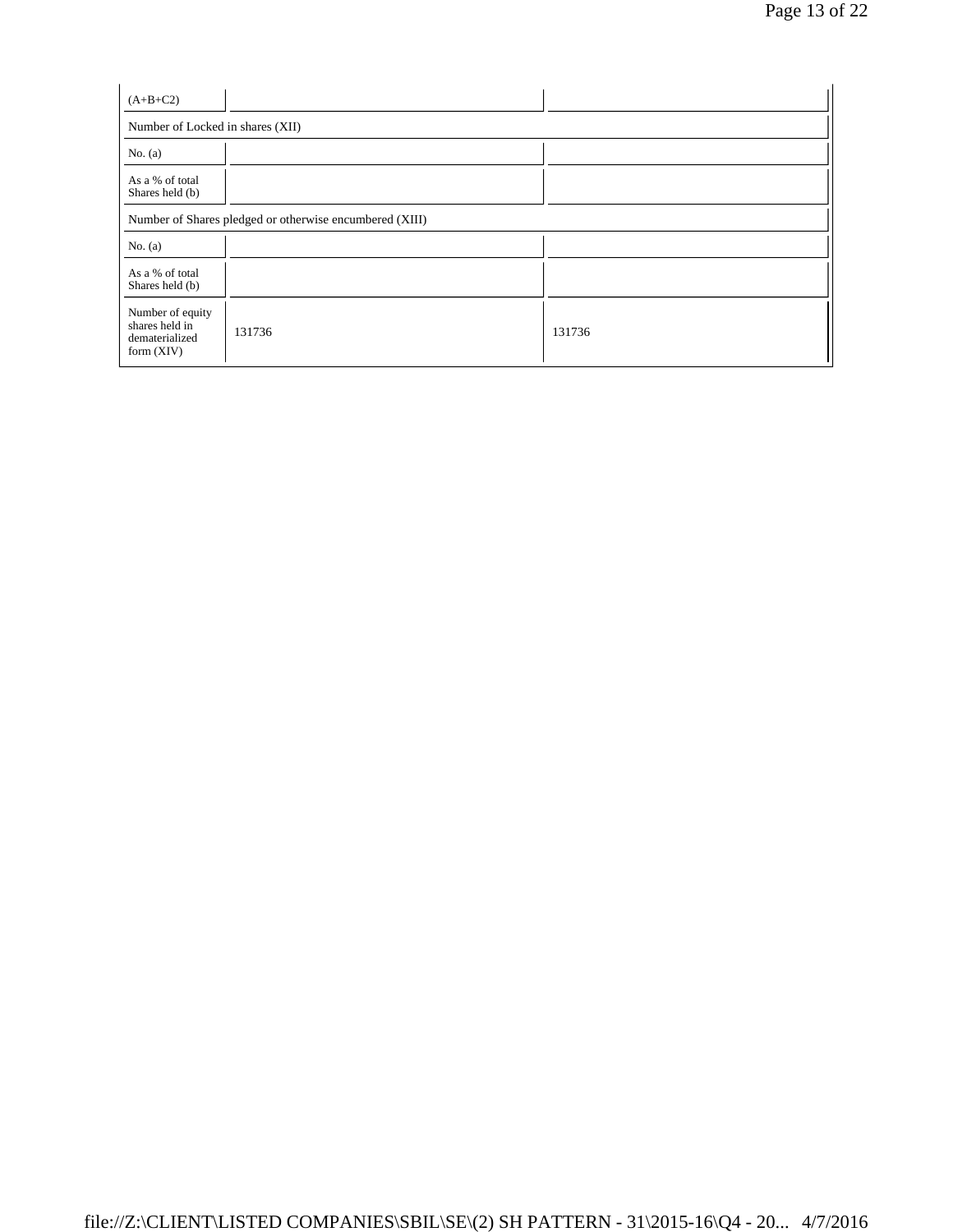|                                                                                                                            | Individuals - ii. Individual shareholders holding nominal share capital in excess of Rs. 2 lakhs. |                                                               |                                             |                                                 |                                             |                                             |                                      |
|----------------------------------------------------------------------------------------------------------------------------|---------------------------------------------------------------------------------------------------|---------------------------------------------------------------|---------------------------------------------|-------------------------------------------------|---------------------------------------------|---------------------------------------------|--------------------------------------|
| Searial No.                                                                                                                | $\mathbf{1}$                                                                                      | $\overline{2}$                                                | 3                                           | $\overline{4}$                                  | 5                                           | 6                                           | $\tau$                               |
| Name of the<br>Shareholders<br>$\textcircled{1}$                                                                           | AGRAWAL<br><b>SUNIL</b><br><b>JAGDISHBHAI</b>                                                     | <b>AMIT</b><br>MAKKHANLAL<br>AGRAWAL                          | <b>ANIL</b><br>MAKKHANLAL<br><b>AGRAWAL</b> | <b>DEEP</b><br><b>KAUSHAL</b><br><b>AGRAWAL</b> | <b>DILIP</b><br><b>HAJARILAL</b><br>AGRAWAL | GAYATRI<br><b>KAUSHAL</b><br><b>AGRAWAL</b> | KAUSHALKUMAR<br>HAZARILAL<br>AGRAWAL |
| PAN(II)                                                                                                                    | ABMPA5735D                                                                                        | ADRPA7127Q                                                    | ABJPA6636L                                  | AJDPA3932F                                      | ABMPA5734C                                  | ABKPA6890R                                  | AAMPA6828N                           |
| No. of fully<br>paid up equity<br>shares held<br>(IV)                                                                      | 71000                                                                                             | 75616                                                         | 52200                                       | 36150                                           | 32050                                       | 32900                                       | 60507                                |
| No. Of Partly<br>paid-up equity<br>shares held<br>(V)                                                                      |                                                                                                   |                                                               |                                             |                                                 |                                             |                                             |                                      |
| No. Of shares<br>underlying<br>Depository<br>Receipts (VI)                                                                 |                                                                                                   |                                                               |                                             |                                                 |                                             |                                             |                                      |
| Total nos.<br>shares held<br>$(VII) = (IV) +$<br>$(V)+(VI)$                                                                | 71000                                                                                             | 75616                                                         | 52200                                       | 36150                                           | 32050                                       | 32900                                       | 60507                                |
| Shareholding<br>as a % of total<br>no. of shares<br>(calculated as<br>per SCRR,<br>1957) (VIII)<br>As a % of<br>$(A+B+C2)$ | 2.35                                                                                              | 2.5                                                           | 1.73                                        | 1.2                                             | 1.06                                        | 1.09                                        | 2                                    |
|                                                                                                                            |                                                                                                   | Number of Voting Rights held in each class of securities (IX) |                                             |                                                 |                                             |                                             |                                      |
| Class eg: X                                                                                                                | 71000                                                                                             | 75616                                                         | 52200                                       | 36150                                           | 32050                                       | 32900                                       | 60507                                |
| Class eg:y                                                                                                                 |                                                                                                   |                                                               |                                             |                                                 |                                             |                                             |                                      |
| Total                                                                                                                      | 71000                                                                                             | 75616                                                         | 52200                                       | 36150                                           | 32050                                       | 32900                                       | 60507                                |
| Total as a %<br>of Total<br>Voting rights                                                                                  | 2.35                                                                                              | 2.5                                                           | 1.73                                        | 1.2                                             | 1.06                                        | 1.09                                        | $\overline{2}$                       |
| No. Of Shares<br>Underlying<br>Outstanding<br>convertible<br>securities $(X)$                                              |                                                                                                   |                                                               |                                             |                                                 |                                             |                                             |                                      |
| No. Of<br>Warrants (Xi)                                                                                                    |                                                                                                   |                                                               |                                             |                                                 |                                             |                                             |                                      |
| No. Of Shares<br>Underlying<br>Outstanding<br>convertible<br>securities and<br>No. Of<br>Warrants (Xi)<br>(a)              |                                                                                                   |                                                               |                                             |                                                 |                                             |                                             |                                      |
| Shareholding,<br>as a %<br>assuming full<br>conversion of<br>convertible<br>securities (as a<br>percentage of              | 2.35                                                                                              | 2.5                                                           | 1.73                                        | 1.2                                             | 1.06                                        | 1.09                                        | $\sqrt{2}$                           |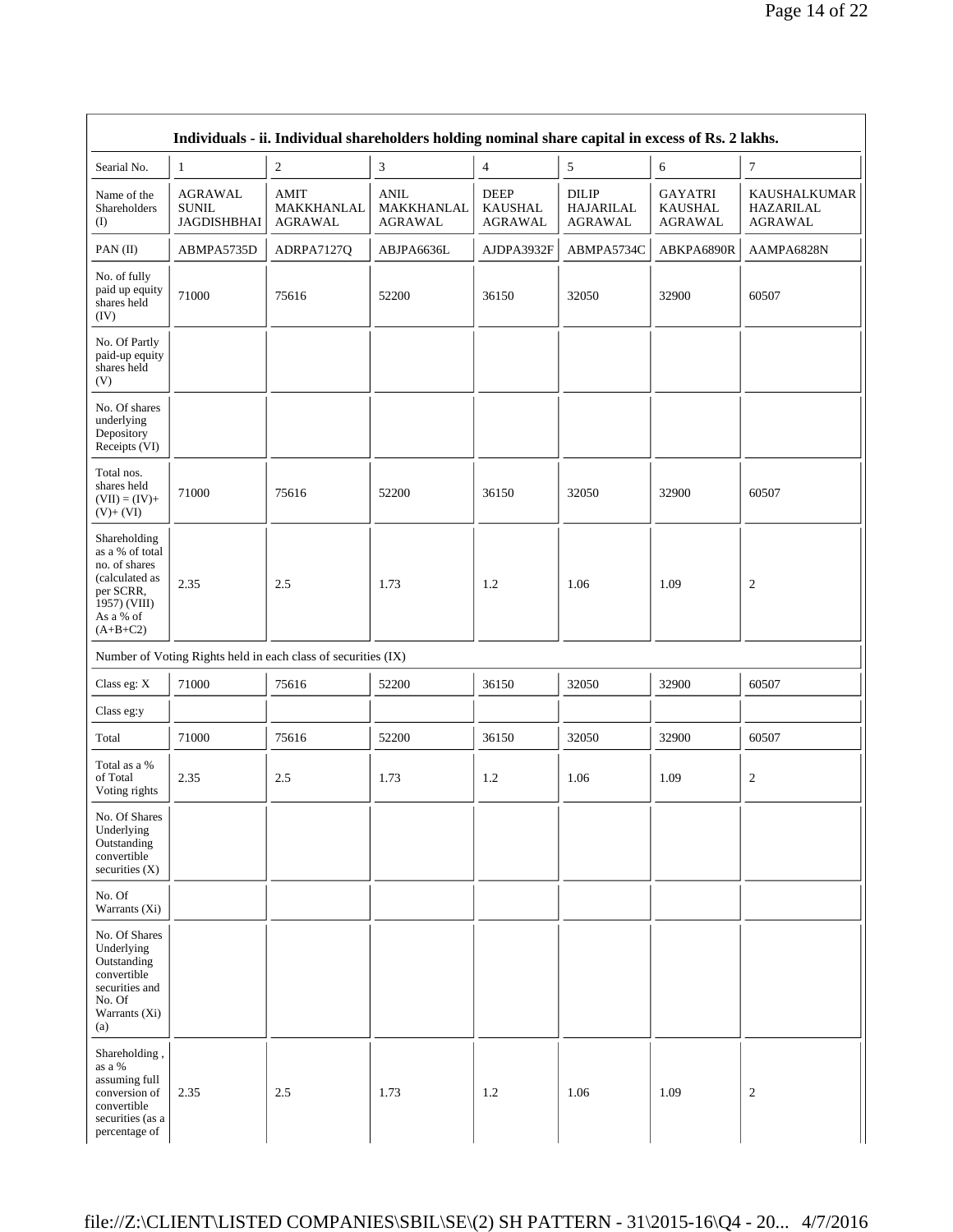| diluted share<br>capital) $(XI)=$<br>$(VII)+(X)$ As<br>a % of<br>$(A+B+C2)$ |                                  |       |       |       |       |       |       |
|-----------------------------------------------------------------------------|----------------------------------|-------|-------|-------|-------|-------|-------|
|                                                                             | Number of Locked in shares (XII) |       |       |       |       |       |       |
| No. $(a)$                                                                   |                                  |       |       |       |       |       |       |
| As a % of<br>total Shares<br>$\text{held}(\text{b})$                        |                                  |       |       |       |       |       |       |
| Number of<br>equity shares<br>held in<br>dematerialized<br>form $(XIV)$     | 71000                            | 75616 | 52200 | 36150 | 32050 | 32900 | 60507 |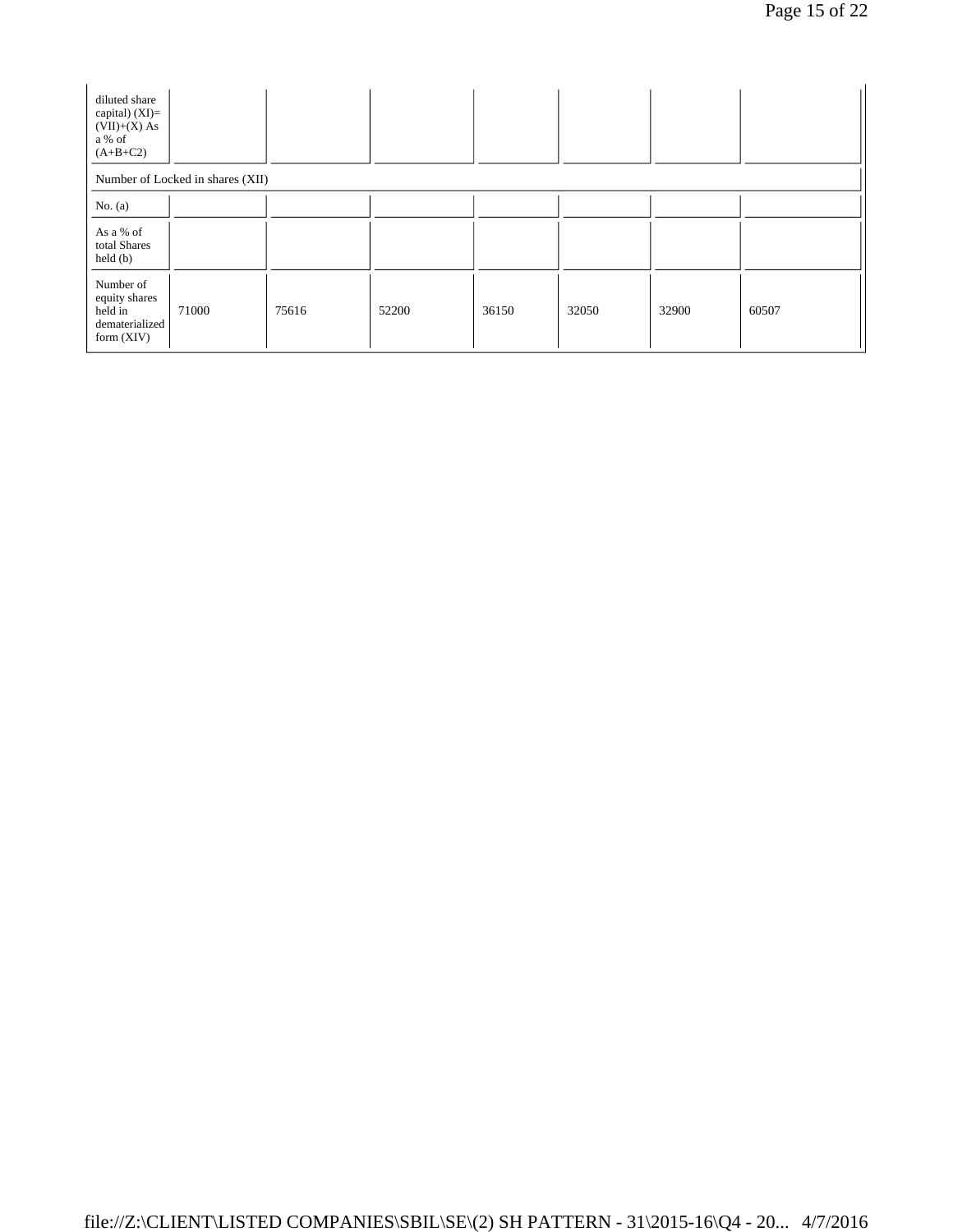|                                                                                                                                                                                       | Individuals - ii. Individual shareholders holding nominal share capital in excess of Rs. 2 lakhs. |                                               |                                |                        |                          |                             |
|---------------------------------------------------------------------------------------------------------------------------------------------------------------------------------------|---------------------------------------------------------------------------------------------------|-----------------------------------------------|--------------------------------|------------------------|--------------------------|-----------------------------|
| Searial No.                                                                                                                                                                           | 8                                                                                                 | 9                                             | 10                             | 11                     | 12                       |                             |
| Name of the<br>Shareholders (I)                                                                                                                                                       | <b>MUKESHBHAI</b><br><b>JAGDISHPRASAD</b><br><b>AGARWAL</b>                                       | <b>RAJENDRA</b><br><b>KISHORILAL</b><br>GOYAL | Ronak<br>Khemchandbhai<br>Shah | Shital Anil<br>Agrawal | Sumit Jagdish<br>Agrawal | Click<br>here to<br>go back |
| PAN(II)                                                                                                                                                                               | ACRPA5779M                                                                                        | ABCPG5571H                                    | AQQPS2023R                     | AJDPA3931G             | ADRPA7126R               | Total                       |
| No. of fully paid<br>up equity shares<br>held $(IV)$                                                                                                                                  | 60000                                                                                             | 31174                                         | 30296                          | 48400                  | 44046                    | 574339                      |
| No. Of Partly paid-<br>up equity shares<br>held(V)                                                                                                                                    |                                                                                                   |                                               |                                |                        |                          |                             |
| No. Of shares<br>underlying<br>Depository<br>Receipts (VI)                                                                                                                            |                                                                                                   |                                               |                                |                        |                          |                             |
| Total nos. shares<br>held $(VII) = (IV) +$<br>$(V)+(VI)$                                                                                                                              | 60000                                                                                             | 31174                                         | 30296                          | 48400                  | 44046                    | 574339                      |
| Shareholding as a<br>% of total no. of<br>shares (calculated<br>as per SCRR,<br>1957) (VIII) As a<br>% of $(A+B+C2)$                                                                  | 1.99                                                                                              | 1.03                                          | 1                              | 1.6                    | 1.46                     | 19.01                       |
|                                                                                                                                                                                       | Number of Voting Rights held in each class of securities (IX)                                     |                                               |                                |                        |                          |                             |
| Class eg: X                                                                                                                                                                           | 60000                                                                                             | 31174                                         | 30296                          | 48400                  | 44046                    | 574339                      |
| Class eg:y                                                                                                                                                                            |                                                                                                   |                                               |                                |                        |                          |                             |
| Total                                                                                                                                                                                 | 60000                                                                                             | 31174                                         | 30296                          | 48400                  | 44046                    | 574339                      |
| Total as a % of<br><b>Total Voting rights</b>                                                                                                                                         | 1.99                                                                                              | 1.03                                          | 1                              | 1.6                    | 1.46                     | 19.01                       |
| No. Of Shares<br>Underlying<br>Outstanding<br>convertible<br>securities $(X)$                                                                                                         |                                                                                                   |                                               |                                |                        |                          |                             |
| No. Of Warrants<br>$(X_i)$                                                                                                                                                            |                                                                                                   |                                               |                                |                        |                          |                             |
| No. Of Shares<br>Underlying<br>Outstanding<br>convertible<br>securities and No.<br>Of Warrants (Xi)<br>(a)                                                                            |                                                                                                   |                                               |                                |                        |                          |                             |
| Shareholding, as a<br>% assuming full<br>conversion of<br>convertible<br>securities (as a<br>percentage of<br>diluted share<br>capital) (XI)= (VII)<br>$+(X)$ As a % of<br>$(A+B+C2)$ | 1.99                                                                                              | 1.03                                          | 1                              | 1.6                    | 1.46                     | 19.01                       |
| Number of Locked in shares (XII)                                                                                                                                                      |                                                                                                   |                                               |                                |                        |                          |                             |
|                                                                                                                                                                                       |                                                                                                   |                                               |                                |                        |                          |                             |

 $\Gamma$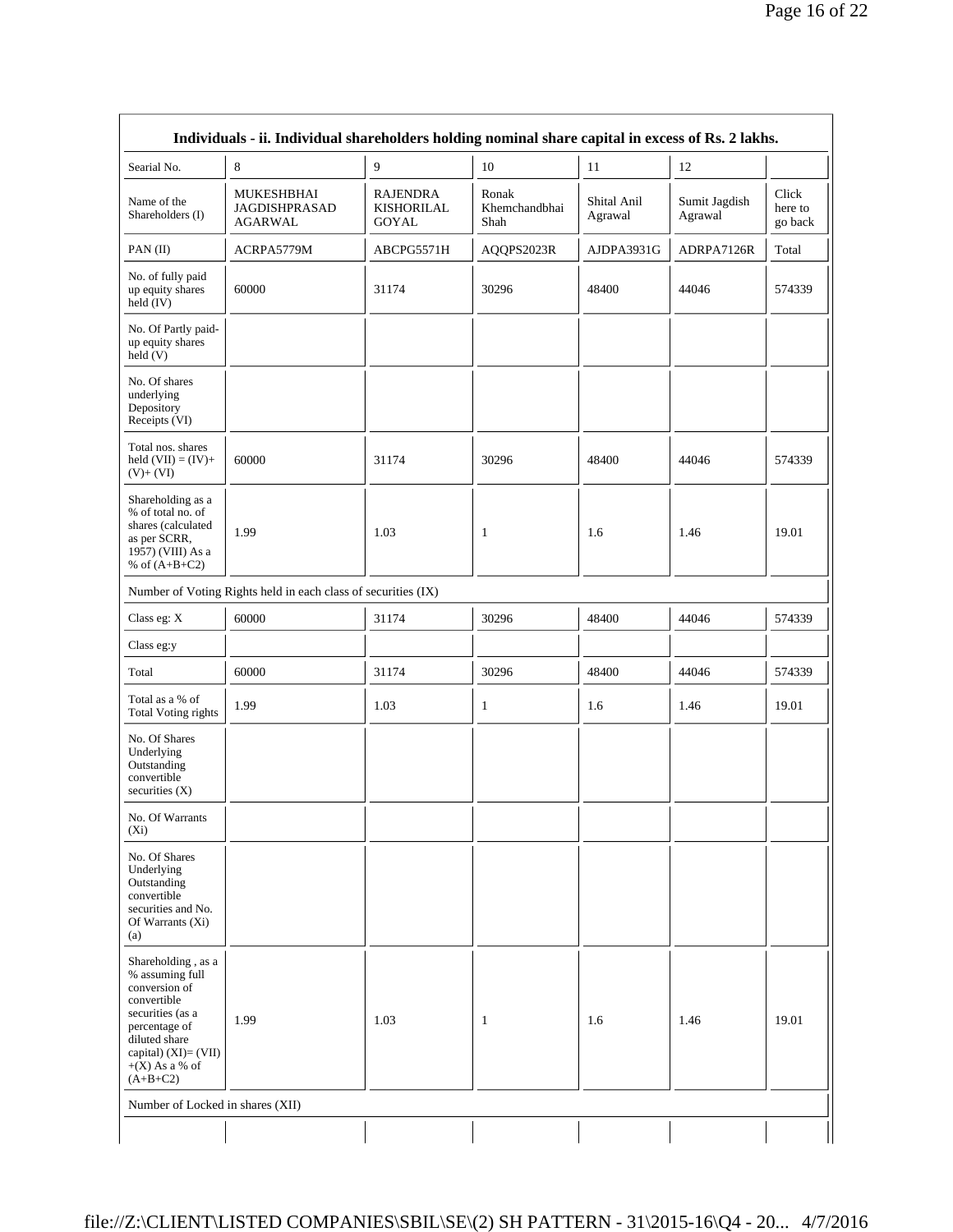| No. $(a)$                                                            |       |       |       |       |       |        |
|----------------------------------------------------------------------|-------|-------|-------|-------|-------|--------|
| As a % of total<br>Shares held (b)                                   |       |       |       |       |       |        |
| Number of equity<br>shares held in<br>dematerialized<br>form $(XIV)$ | 60000 | 31174 | 30296 | 48400 | 44046 | 574339 |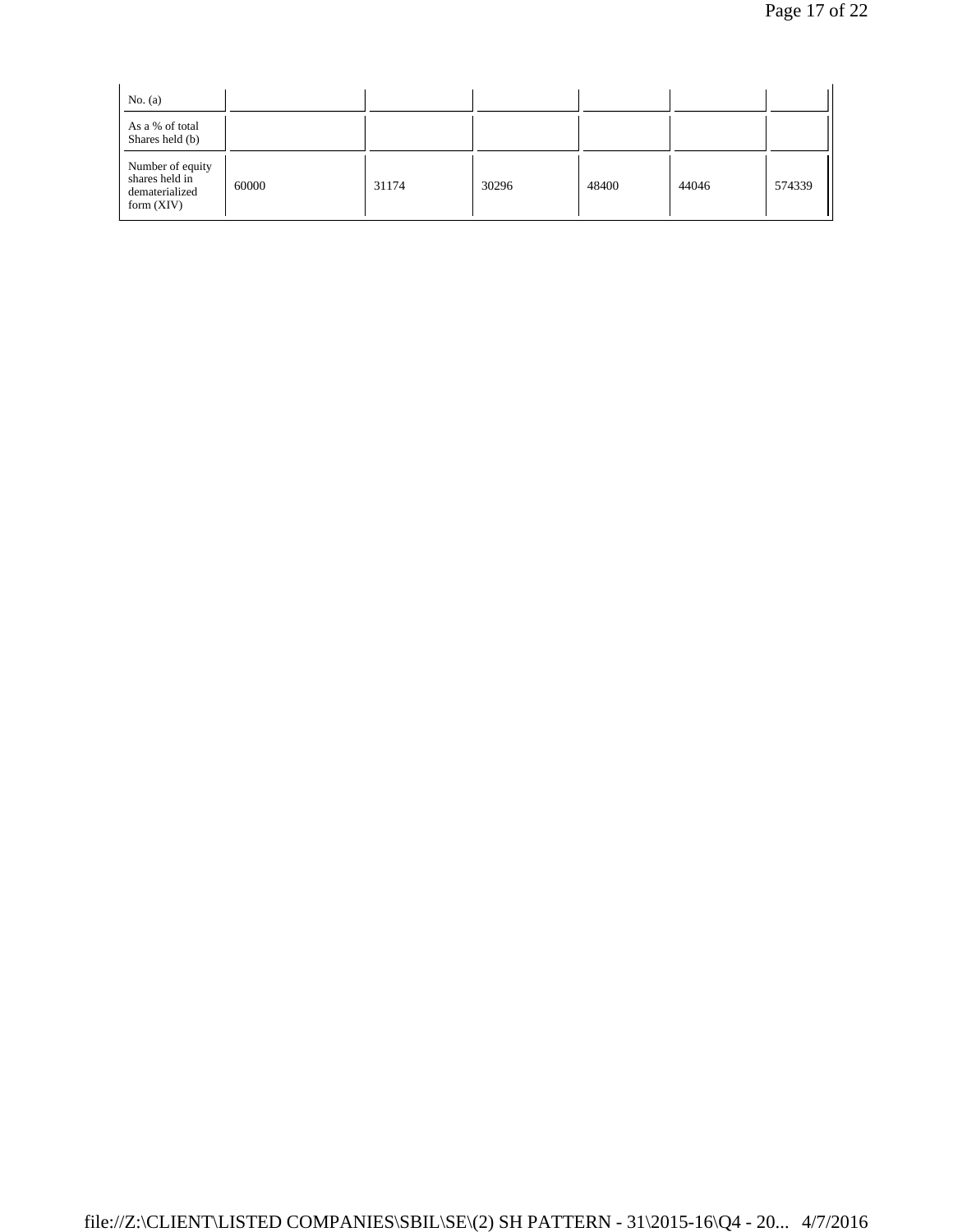| Any Other (specify)                                                                                                  |                                              |                                                               |            |                                  |                     |                                              |                                              |
|----------------------------------------------------------------------------------------------------------------------|----------------------------------------------|---------------------------------------------------------------|------------|----------------------------------|---------------------|----------------------------------------------|----------------------------------------------|
| Searial No.                                                                                                          | $\mathbf{1}$                                 | $\mathfrak{2}$                                                | 3          | $\overline{4}$                   | 5                   | 6                                            | $\tau$                                       |
| Category                                                                                                             | <b>HUF</b>                                   | <b>HUF</b>                                                    | <b>HUF</b> | Foreign<br>Individuals<br>or NRI | Clearing<br>Members | <b>Bodies</b><br>Corporate                   | <b>Bodies</b><br>Corporate                   |
| Category / More<br>than 1 percentage                                                                                 | More than 1<br>percentage of<br>shareholding | More than 1<br>percentage of<br>shareholding                  | Category   | Category                         | Category            | More than 1<br>percentage of<br>shareholding | More than 1<br>percentage of<br>shareholding |
| Name of the<br>Shareholders (I)                                                                                      | Sanjay B. Shah                               | Bhavik<br>Khemchandbhai<br>Shah                               |            |                                  |                     | <b>JMKD Broking</b><br>Private Limited       | Vse Stock<br>Services Ltd                    |
| PAN(II)                                                                                                              | AAVHS4673Q                                   | AAFHB7913Q                                                    |            |                                  |                     | AABCJ9346C                                   | AABCV4258K                                   |
| No. of the<br>Shareholders (I)                                                                                       |                                              |                                                               | 34         | 24                               | $\overline{4}$      |                                              |                                              |
| No. of fully paid<br>up equity shares<br>held $(IV)$                                                                 | 45931                                        | 32831                                                         | 64908      | 30772                            | 6100                | 124804                                       | 64645                                        |
| No. Of Partly paid-<br>up equity shares<br>$\text{held}$ (V)                                                         |                                              |                                                               |            |                                  |                     |                                              |                                              |
| No. Of shares<br>underlying<br>Depository<br>Receipts (VI)                                                           |                                              |                                                               |            |                                  |                     |                                              |                                              |
| Total nos. shares<br>held $(VII) = (IV) +$<br>$(V)+(VI)$                                                             | 45931                                        | 32831                                                         | 64908      | 30772                            | 6100                | 124804                                       | 64645                                        |
| Shareholding as a<br>% of total no. of<br>shares (calculated<br>as per SCRR,<br>1957) (VIII) As a<br>% of $(A+B+C2)$ | 1.52                                         | 1.09                                                          | 2.15       | 1.02                             | 0.2                 | 4.13                                         | 2.14                                         |
|                                                                                                                      |                                              | Number of Voting Rights held in each class of securities (IX) |            |                                  |                     |                                              |                                              |
| Class eg: $X$                                                                                                        | 45931                                        | 32831                                                         | 64908      | 30772                            | 6100                | 124804                                       | 64645                                        |
| Class eg:y                                                                                                           |                                              |                                                               |            |                                  |                     |                                              |                                              |
| Total                                                                                                                | 45931                                        | 32831                                                         | 64908      | 30772                            | 6100                | 124804                                       | 64645                                        |
| Total as a % of<br><b>Total Voting rights</b>                                                                        | 1.52                                         | 1.09                                                          | 2.15       | 1.02                             | $0.2\,$             | 4.13                                         | 2.14                                         |
| No. Of Shares<br>Underlying<br>Outstanding<br>convertible<br>securities $(X)$                                        |                                              |                                                               |            |                                  |                     |                                              |                                              |
| No. Of Warrants<br>$(X_i)$                                                                                           |                                              |                                                               |            |                                  |                     |                                              |                                              |
| No. Of Shares<br>Underlying<br>Outstanding<br>convertible<br>securities and No.<br>Of Warrants (Xi)<br>(a)           |                                              |                                                               |            |                                  |                     |                                              |                                              |
| Shareholding, as a<br>% assuming full                                                                                |                                              |                                                               |            |                                  |                     |                                              |                                              |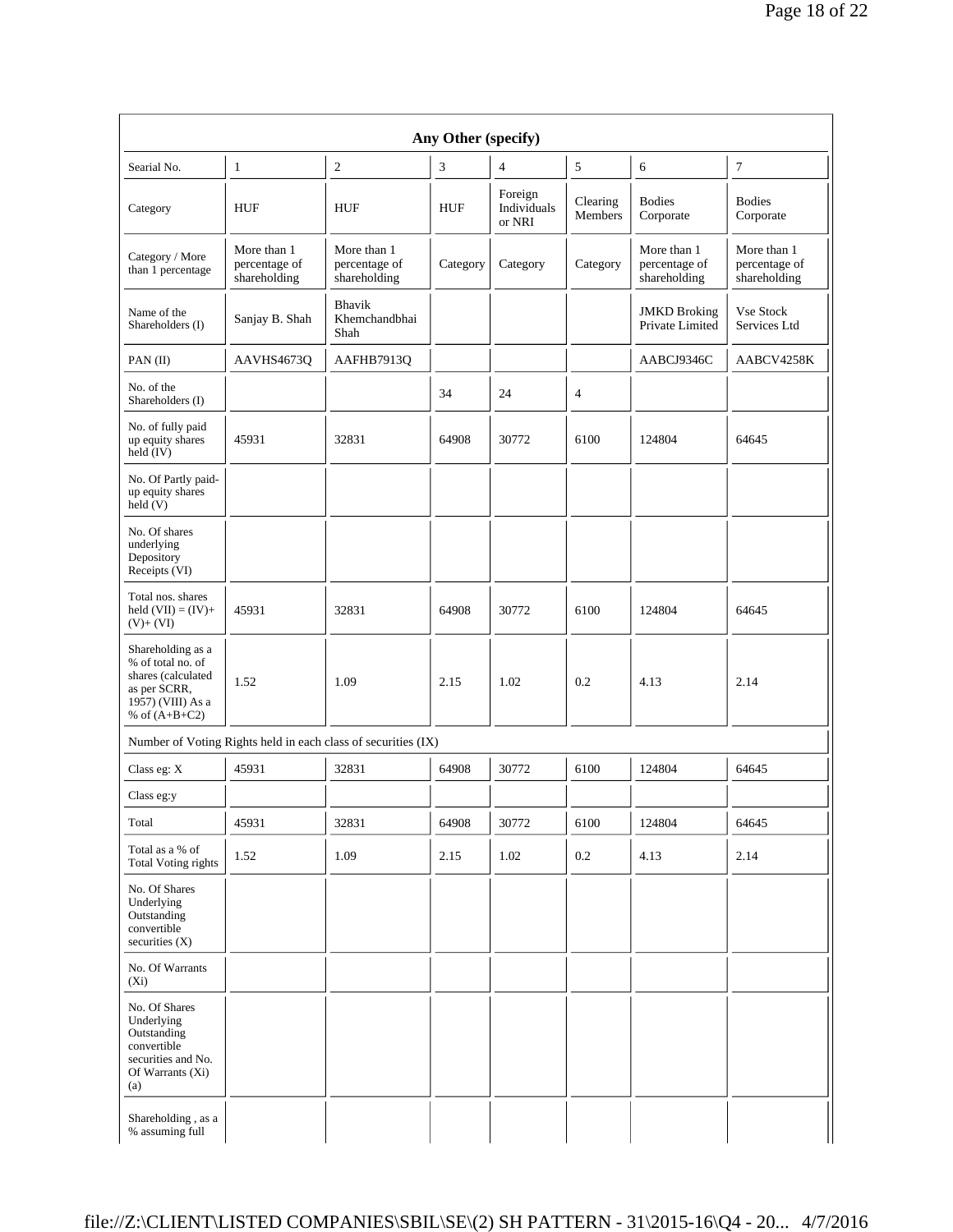| conversion of<br>convertible<br>securities (as a<br>percentage of<br>diluted share<br>capital) $(XI) = (VII)$<br>$+(X)$ As a % of<br>$(A+B+C2)$ | 1.52                             | 1.09  | 2.15  | 1.02  | 0.2  | 4.13   | 2.14  |
|-------------------------------------------------------------------------------------------------------------------------------------------------|----------------------------------|-------|-------|-------|------|--------|-------|
|                                                                                                                                                 | Number of Locked in shares (XII) |       |       |       |      |        |       |
| No. $(a)$                                                                                                                                       |                                  |       |       |       |      |        |       |
| As a % of total<br>Shares held (b)                                                                                                              |                                  |       |       |       |      |        |       |
| Number of equity<br>shares held in<br>dematerialized<br>form $(XIV)$                                                                            | 45931                            | 32831 | 64908 | 13572 | 6100 | 124804 | 64645 |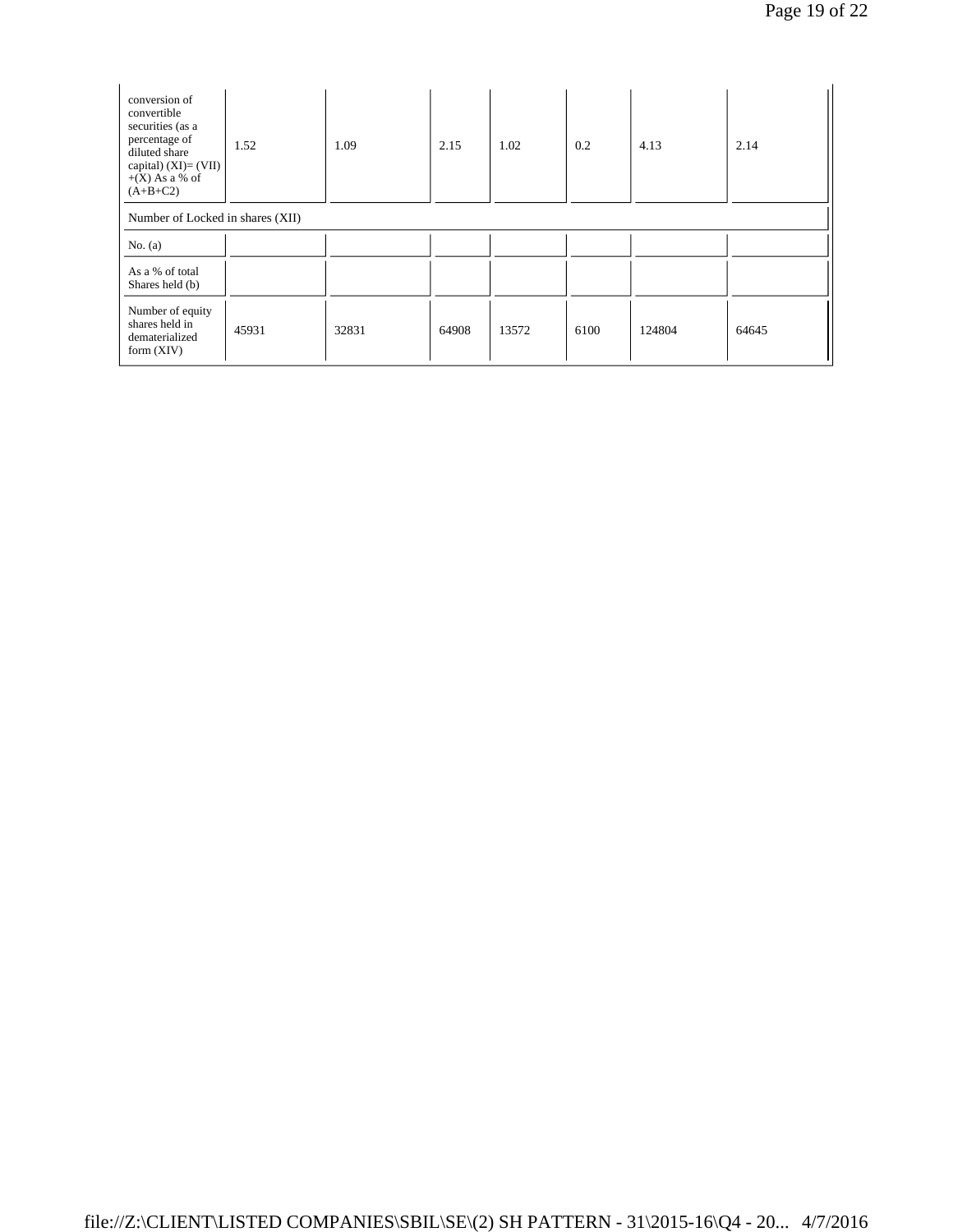|                                                                                                                             | Any Other (specify)                                           |                       |  |  |  |  |  |  |
|-----------------------------------------------------------------------------------------------------------------------------|---------------------------------------------------------------|-----------------------|--|--|--|--|--|--|
| Searial No.                                                                                                                 | 8                                                             |                       |  |  |  |  |  |  |
| Category                                                                                                                    | <b>Bodies Corporate</b>                                       |                       |  |  |  |  |  |  |
| Category / More<br>than 1 percentage                                                                                        | Category                                                      |                       |  |  |  |  |  |  |
| Name of the<br>Shareholders (I)                                                                                             |                                                               | Click here to go back |  |  |  |  |  |  |
| PAN(II)                                                                                                                     |                                                               | Total                 |  |  |  |  |  |  |
| No. of the<br>Shareholders (I)                                                                                              | 39                                                            | 101                   |  |  |  |  |  |  |
| No. of fully paid<br>up equity shares<br>held (IV)                                                                          | 63545                                                         | 433536                |  |  |  |  |  |  |
| No. Of Partly paid-<br>up equity shares<br>held (V)                                                                         |                                                               |                       |  |  |  |  |  |  |
| No. Of shares<br>underlying<br>Depository<br>Receipts (VI)                                                                  |                                                               |                       |  |  |  |  |  |  |
| Total nos. shares<br>held $(VII) = (IV) +$<br>$(V)+(VI)$                                                                    | 63545                                                         | 433536                |  |  |  |  |  |  |
| Shareholding as a<br>% of total no. of<br>shares (calculated<br>as per SCRR,<br>1957) (VIII) As a<br>% of $(A+B+C2)$        | 2.1                                                           | 14.35                 |  |  |  |  |  |  |
|                                                                                                                             | Number of Voting Rights held in each class of securities (IX) |                       |  |  |  |  |  |  |
| Class eg: X                                                                                                                 | 63545                                                         | 433536                |  |  |  |  |  |  |
| Class eg:y                                                                                                                  |                                                               |                       |  |  |  |  |  |  |
| Total                                                                                                                       | 63545                                                         | 433536                |  |  |  |  |  |  |
| Total as a % of<br><b>Total Voting rights</b>                                                                               | 2.1                                                           | 14.35                 |  |  |  |  |  |  |
| No. Of Shares<br>Underlying<br>Outstanding<br>convertible<br>securities $(X)$                                               |                                                               |                       |  |  |  |  |  |  |
| No. Of Warrants<br>$(X_i)$                                                                                                  |                                                               |                       |  |  |  |  |  |  |
| No. Of Shares<br>Underlying<br>Outstanding<br>convertible<br>securities and No.<br>Of Warrants (Xi)<br>(a)                  |                                                               |                       |  |  |  |  |  |  |
| Shareholding, as a<br>% assuming full<br>conversion of<br>convertible<br>securities (as a<br>percentage of<br>diluted share | 2.1                                                           | 14.35                 |  |  |  |  |  |  |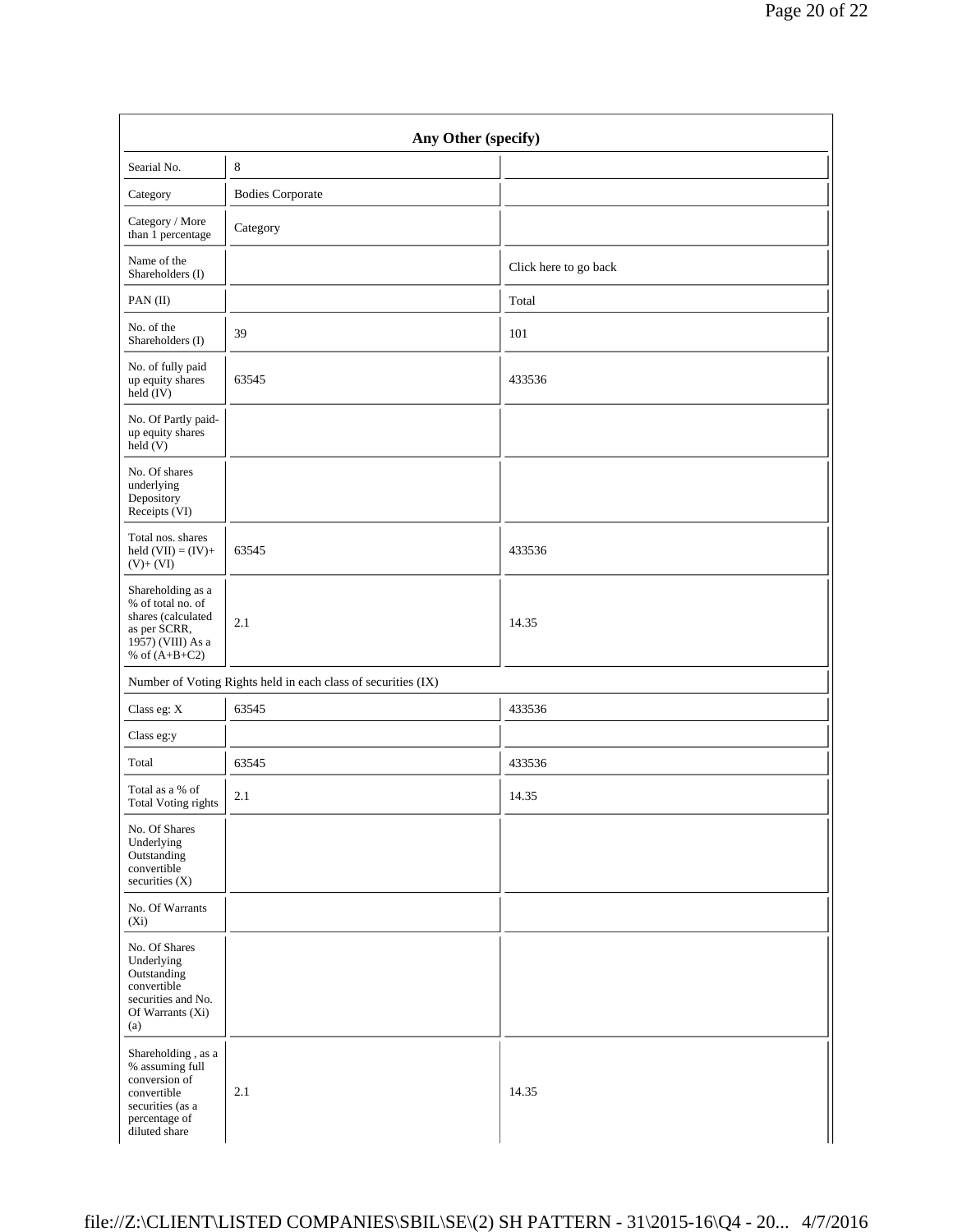| capital) $(XI) = (VII)$<br>$+(X)$ As a % of<br>$(A+B+C2)$            |       |        |
|----------------------------------------------------------------------|-------|--------|
| Number of Locked in shares (XII)                                     |       |        |
| No. $(a)$                                                            |       |        |
| As a % of total<br>Shares held (b)                                   |       |        |
| Number of equity<br>shares held in<br>dematerialized<br>form $(XIV)$ | 57445 | 410236 |